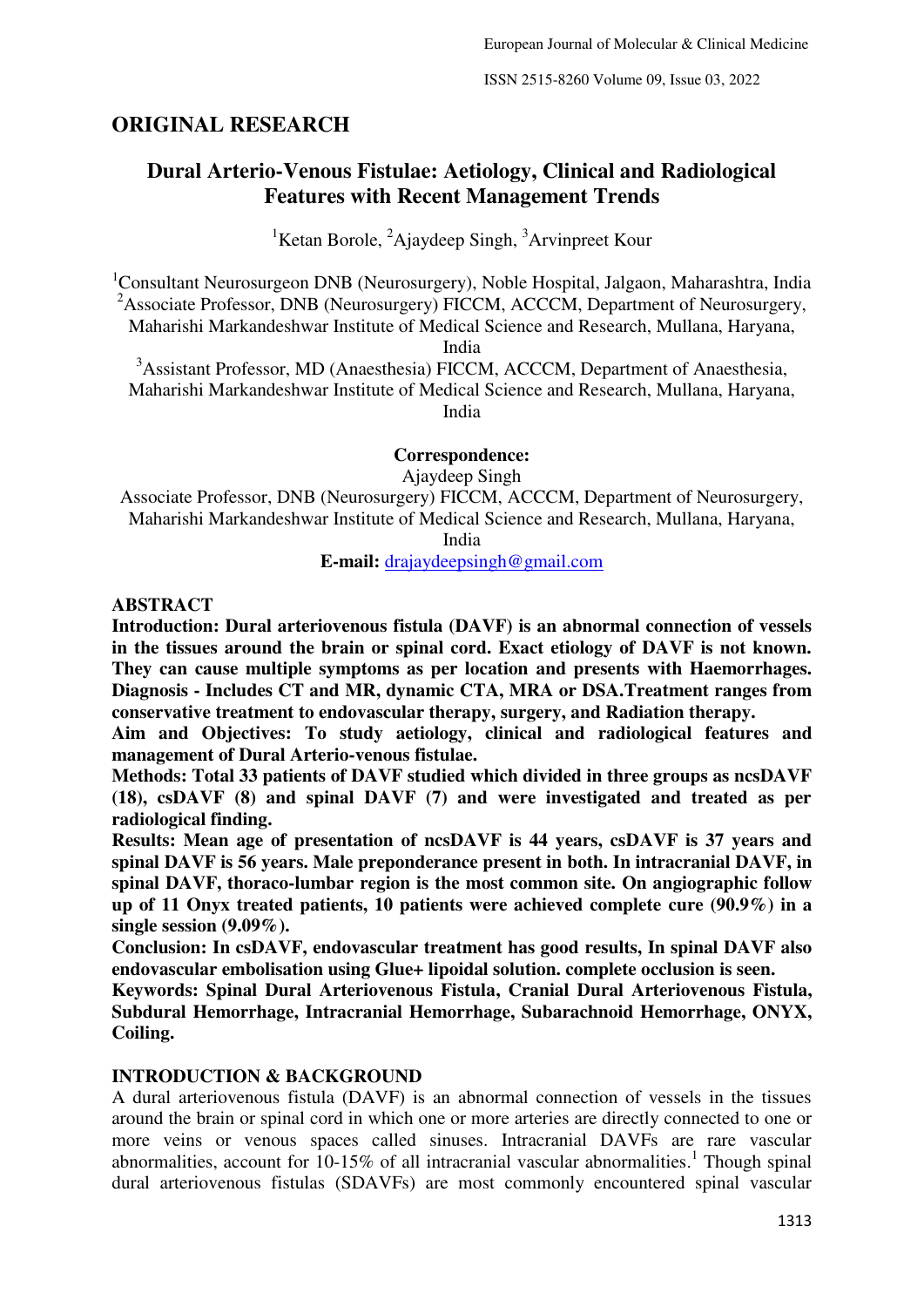malformation, still remain underdiagnosed and rare entities.<sup>2,3</sup> The exact etiology of DAVF is not known. There are two etiologic hypotheses based around sinus thrombosis. The first is that physiologic arteriovenous shunts between meningeal arteries and dural venous sinuses enlarge in response to elevated local venous pressure, resulting in a pathologic shunt. The second is that venous hypertension due to outflow obstruction causes decreased cerebral perfusion and promotes neoangiogenesis. The most common (70%-90%) cause of direct CCF is trauma from a basal skull fracture resulting in tear in the internal carotid artery (ICA) within the cavernous sinus.<sup>4,5,6</sup>. However, spontaneous fistulas usually have multiple dural feeders and numerous microfistulas within the cavernous sinus wall. Location of DAVFs : Intracranial : [Transverse](http://radiopaedia.org/articles/transverse-sinus)[/sigmoid sinus](http://radiopaedia.org/articles/sigmoid-sinus) , [Cavernous sinus,](http://radiopaedia.org/articles/cavernous-sinus) [Tentorium,](http://radiopaedia.org/articles/tentorium-cerebelli) [Superior sagittal sinus](http://radiopaedia.org/articles/superior-sagittal-sinus)  and [anterior cranial fossa.](http://radiopaedia.org/articles/anterior-cranial-fossa) In Spine: Thoracolumbar region though rarely cervical and sacral regions affected. Patients with DAVFs may be completely asymptomatic. Symptoms, when present, may range from mild symptoms to fatal hemorrhage. The symptoms depend on the location and venous drainage pattern of the  $DAVF$ . Headache, Tinnitus, Ocular symptoms, Cranial nerve palsie, Stroke-like Symptoms- Symptoms of venous hypertension, raised intracranial pressure, Paresthesias, diffuse or patchy sensory loss, but also radicular pain that may affect both lower limbs or initially only one limb. Bowel and bladder incontinence, erectile dysfunction, and urinary retention are more often seen late in the course of the disease.They can cause Hemorrhage, [Subdural hemorrhage](http://radiopaedia.org/articles/subdural-haemorrhage) (SDH), [Intracranial hemorrhage](http://radiopaedia.org/articles/intracranial-haemorrhage)  (ICH), [Subarachnoid hemorrhage](http://radiopaedia.org/articles/sah) (SAH), Intraventricular hemorrhage (IVH), [Intracranial](http://radiopaedia.org/articles/missing?article%5Btitle%5D=intracranial-hypertension)  [hypertension,](http://radiopaedia.org/articles/missing?article%5Btitle%5D=intracranial-hypertension) Venous congestion and oedema, [Spinal myelomalacia,](http://radiopaedia.org/articles/missing?article%5Btitle%5D=spinal-myelomalacia) They are classified as per Cognard classification<sup>8,9</sup>, Borden classification<sup>10</sup> and Barrow classification.<sup>11</sup>

DIAGNOSIS: Initial radiologic evaluation includes CT and MR imaging. Any suspicious flow void cluster around the dural venous sinus should prompt additional evaluation with dynamic CTA, MRA or DSA.<sup>12</sup>

TREATMENT: Conservative treatment , endovascular therapy, surgery, and Radiation therapy.

### **AIM AND OBJECTIVES**

To study aetiology, clinical and radiological features and management of Dural Arteriovenous fistulae.

### **METHODS**

Total 33 patients of DAVF studied which divided in three groups as ncsDAVF (18), csDAVF (8) and spinal DAVF (7) and were investigated and treated in a territory care center with help of the radiology and the interventional department of radiology by the neurosurgeon.

### **RESULTS AND OBSERVATIONS**

Table-1 shows age among the groups. There was no significant (p>0.05) difference in the age among the groups.

Table-2 shows gender among the groups. There was no significant (p>0.05) association of gender among the groups.

Table-3 shows comparison of etiology among the groups. Traumatic was the most common etiology in csFAVF (75%). However, idiopathic was the most common etiology in ncsDAVF and sDAVF. There was no significant (p>0.05) association of etiology among the group.

Table-4 shows comparison of location among the groups.

Table-5 shows chief complaints in csDAVF. Proptosis and Eye Congestion were the main clinical complaints each constituting 87.5%. Decreased/loss of vision was the most common neurological symptom.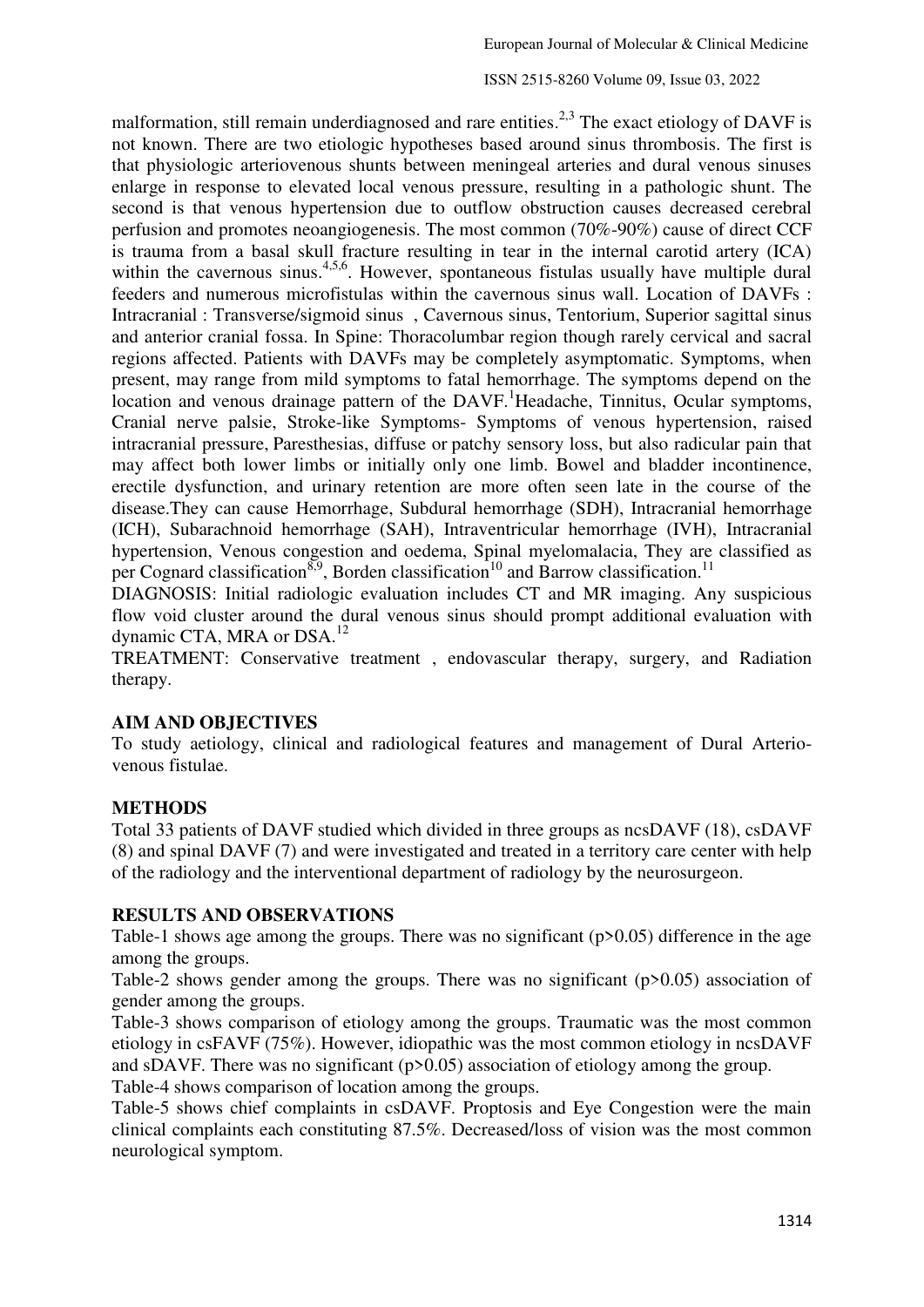Table-6 shows neurological deficit in csDAVF. Neurological deficit was present in 75% patients of csDAVF.

Table-7 shows clinical examination in csDAVF. Proptosis and Chemosis of eye were in majority of patients of csDAVF each constituted 87.5%.

Table-8 shows CT brain with Angio done in 4 patients of csDAVF. Prominent Cavernous sinus /draining vein was seen all the patients of csDAVF. Venous reflux was seen in 50% patients of csDAVF.

Table-9 shows MR brain contrast/MR-angio in csDAVF. Prominent draining sinus/vessels was seen all the patients of csDAVF.

Table-10 shows digital subtraction cerebral angiography findings in csDAVF. Left cavernous sinus location was seen in majority of patients (87.5%) of csDAVF. One no. of feeder (62.5%) was found in more than half of patients of csDAVF. Unilateral (87.5%) was observed in majority of patients of csDAVF. ICA branch (75%) was found in majority of patients of csDAVF.

Table-11 shows venous drainage in DSA in csDAVF. Intracranial was the most common (87.5%) of csDAVF and Extracranial was the second most common venous drainage in DSA. Venous Thrombosis was least common in patients of csDAVF.

Table-12 shows direct/indirect in csDAVF. Direct and indirect was in 50% each of csDAVF.

Table-13 shows treatment in csDAVF. Coilling was done in majority of patients of csDAVF (87.5%). Average follow-up: 2.62 months

Table-14 shows clinical follow-up results in csDAVF. Better clinical finding was found in all the patients of csDAVF.

Table-15 shows radiological follow-up results in csDAVF. Cured was in 12.5% patients of csDAVF on both CT-Brain with Angio and MRI-Brain with Angio. Total Obliteration was in all the patients of csDAVF on DSA.

Table-16 shows chief complaints in ncsDAVF. Headache was the main clinical complaint (72.2%) in ncsDAVF. Limb weakness (38.9%) was the most common neurological symptoms in ncsDAVF. Tinnitus was the second most common neurological symptom (16.7%) in ncsDAVF. Neurological deficit was present 55.6% (10) patients of ncs DAVF.

Table-17shows clinical examination in ncsDAVF. Limb weakness was the most common (38.9%) patients of ncsDAVF and Altered sensorium was the second most common (16.7%).

Table-18 shows CT brain in ncsDAVF. Localized Subarachnoid Hemorrhage was seen in 30% and Diffused was in 10% patients of ncsDAVF. SDH was in 10% patients. Cerebellar intra axial was found in 30% patients of ncsDAVF.

Table-19 shows CT Angio in ncsDAVF. Visible Vascular Malformation and Prominent draining veins were the most common finding on CT angio in patients of ncsDAVF each constituted 71.4%.

Table-20 shows MRI brain contrast/MR-angio in ncs DAVF. Abnormal Flow voids was found most common on MRI brain (84.6%) and Prominent draining vessels/sinus (46.2%) was the second most common finding on MRI of ncsDAVF patients

Table-21 shows location of ncsDAVF. Transverse-Sigmoid sinus location of ncsDAVF was most common (27.8%) followed by Tentorium & Superior Saggital sinus (22.2%).

Fig.1 shows DSA finding inncsDAVF. One feeder was most common (33.3%) on DSA in ncsDAVF. Unilateral was in majity of patients (72.2%). ECA was in all the patients in ncsDAVF. Superficial Venous System was in all the patients in ncsDAVF.

Fig.2 shows treatment of ncsDAVF.Endovascular was done in more than half of patients (66.7&). Conservative treatment was done in 11.1% patients of ncsDAVF.

Fig.3 shows endovascular treatment in ncsDAVF. ONYX was done in majority of patients (91.7%) in ncsDAVF.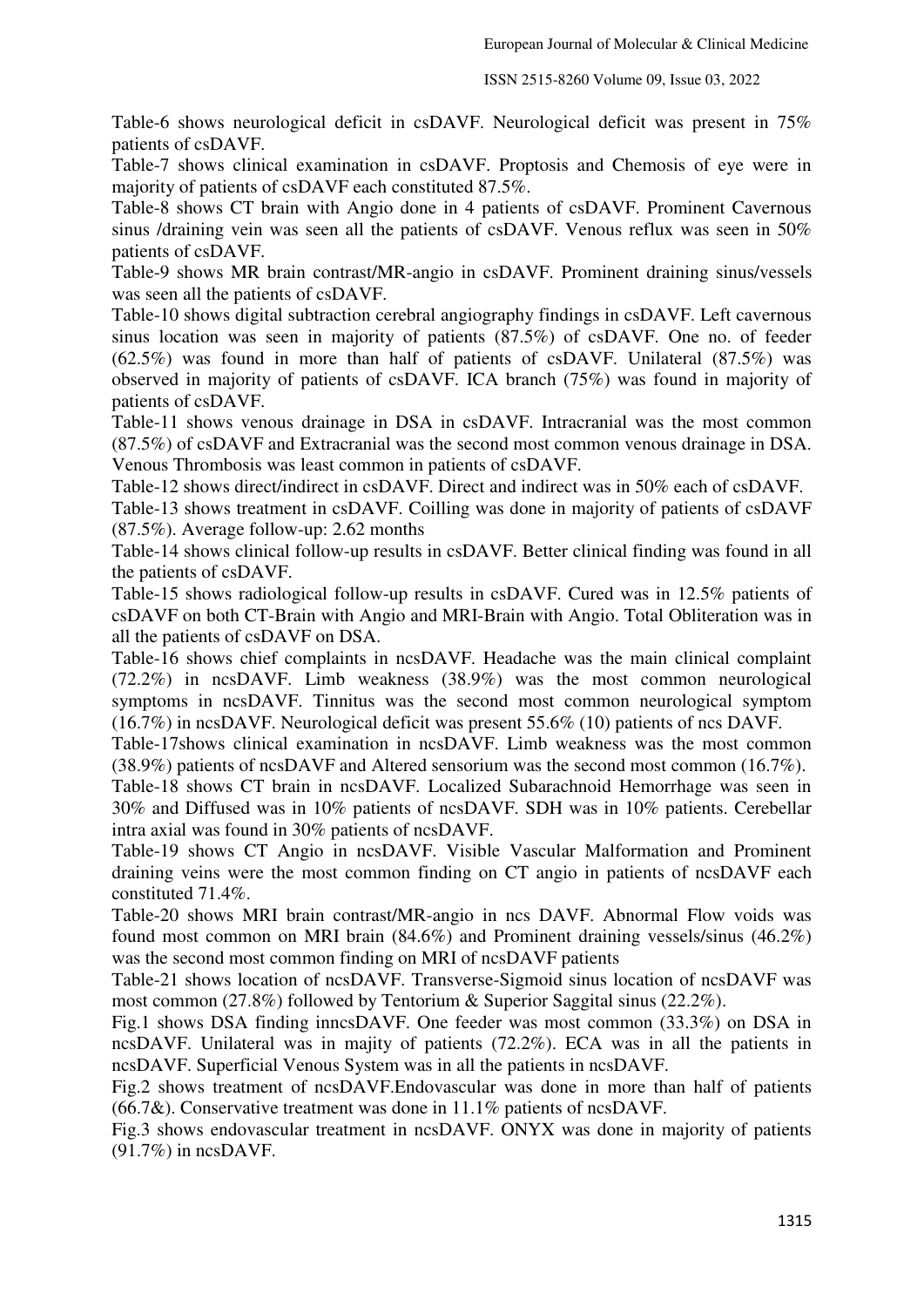### **AVERAGE FOLLOW-UP**

3.69 month

Radiological follow-up results in ncsDAVF.Cured was seen in all the patients on MRI brain. Total Obliteration was seen in 76.9% patients of ncsDAVF on DSA.

Fig 5 shows chief complaints in sDAVF. Limb weakness and Bowel/ Bladder alteration were most common complaints each constituted 85.7% in sDAVF. Limb Sensory changes was the second most common complaint (71.4%) in sDAVF.

Clinical examination in sDAVF. Neurological Deficit and Limb weakness were most common findings on clinical examination each constituted 85.7% in sDAVF. Sensory loss was the second most common clinical examination finding (57.1%) in sDAVF. MRI-spine contrast in sDAVF. Abnormal Flow voids was most common findings on MRI-spine contrast in sDAVF (71.4%). Cord edema was the second most common finding (57.1%) on MRI spine contrast in sDAVF. Location of sDAVF. Thoraco-Lumbar location was the most common in sDAVF (71.4%).

Fig. 6 shows location of sDAVF. Single arterial feeder was most common (71.4%). Unilateral was in all the patients of sDAVF. These feeders most commonly arising from lumbar artery in 3(43%) cases, intercostal artery in 2(29%) cases, segmental arteries from right iliac artery in 1 (14%) case. Single draining vein was in more than half of patients (57.1%). All the patients in sDAVF were treated with Glue with Lipoidal solution No complication was found in sDAVF. Average follow-up=4.14 months. Better clinical outcome was found in majority of patients (85.7%). Obliteration on DSA was found in majority of patients (71.4%).

### **STATISTICAL ANALYSIS**

The results are presented in frequencies, percentages and mean±SD. Chi-square test was used to compare categorical variables. One way analysis of variance was used to compare continuous variables. The p-value $<0.05$  was considered significant. All the analysis was carried out on SPSS 16.0 version (Chicago, Inc., USA).

| <b>Groups</b>        | Age in years (Mean±SD) |
|----------------------|------------------------|
| csDAVF               | $37.62 \pm 12.23$      |
| ncsDAVF              | 44.94±11.20            |
| <b>sDAVF</b>         | $56.57 \pm 10.61$      |
| p-value <sup>1</sup> | 0.08                   |

### **Table 1: Age among the groups**

#### **Table-2: Gender among the groups**

| <b>Gender</b> |     | csDAVF<br>$(n=8)$ | ncsDAVF<br>$(n=18)$ |      | <b>sDAVF</b><br>$(n=7)$ |         | p-value <sup>1</sup> |
|---------------|-----|-------------------|---------------------|------|-------------------------|---------|----------------------|
|               | No. | $\%$              | No.                 | $\%$ | No.                     | $\%$    |                      |
| <b>Male</b>   |     | 87.5              |                     | 94.4 |                         | 100.0   | 0.11                 |
| Female        |     | 1つ 5              |                     | 5.6  |                         | $0.0\,$ |                      |

#### **Table-3: Comparison of Etiology among the groups**

| <b>Aetiology</b>  |     | csDAVF<br>$(n=8)$ |     | ncsDAVF<br>$(n=18)$ |     | <b>sDAVF</b><br>$(n=7)$ | p-value <sup>1</sup> |
|-------------------|-----|-------------------|-----|---------------------|-----|-------------------------|----------------------|
|                   | No. | $\%$              | No. | %                   | No. | $\%$                    |                      |
| <b>Idiopathic</b> |     | 12.5              |     | 94.4                |     | 100.0                   | 0.23                 |
| <b>Traumatic</b>  |     | 75.0              |     | 5.6                 |     | $0.0\,$                 |                      |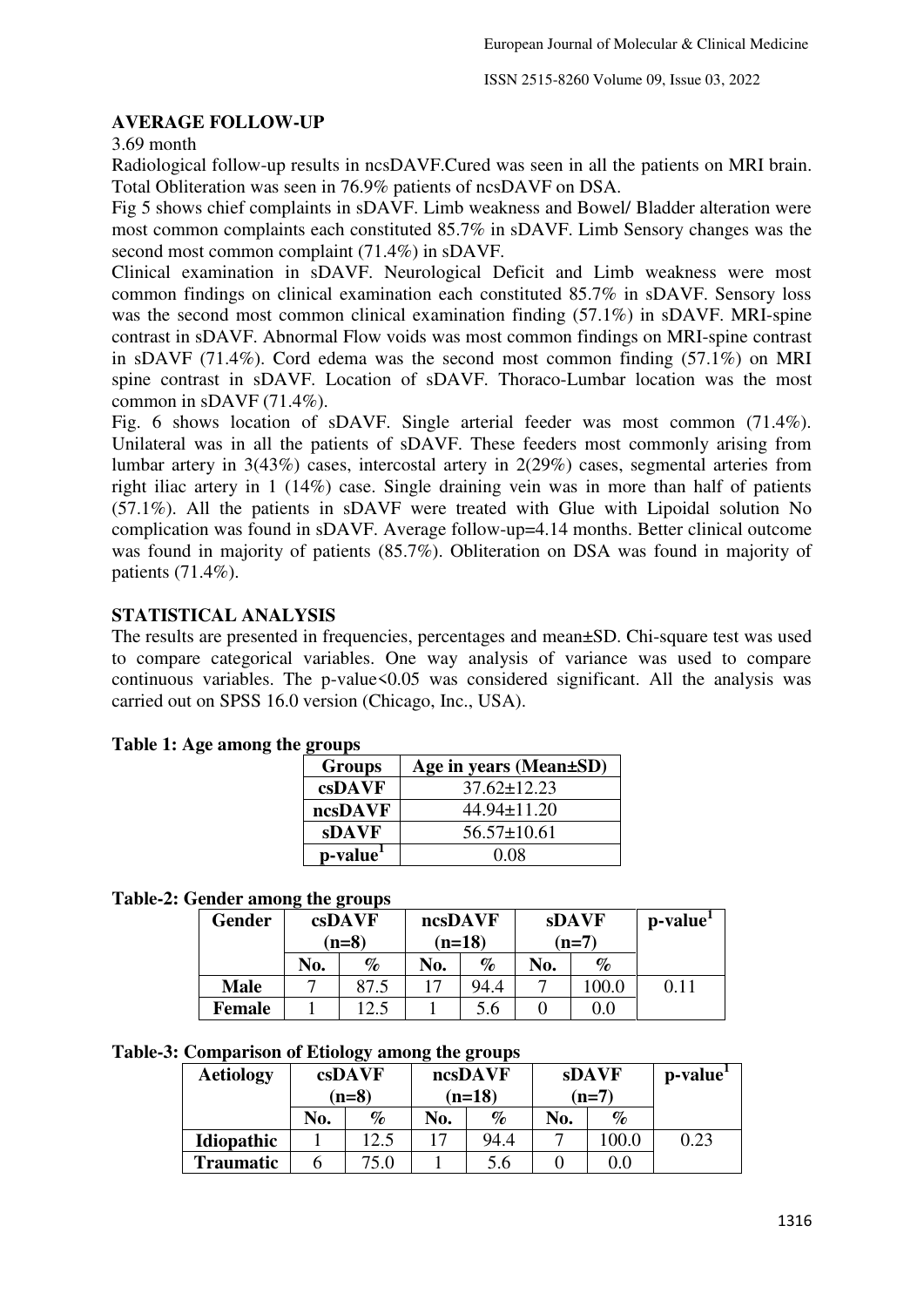| <b>Latrogenic</b> | $\cdots$ | ◡.◡ | ◡. |  |
|-------------------|----------|-----|----|--|

## **Table-4: Locations of DAVF in all 3 groups in the groups**

| <b>Location of DAVF</b>          | No of patients $(n=33)$ | $\%$ |
|----------------------------------|-------------------------|------|
| 1]Intra-cranial [ncsDAVF+csDAVF] | $(n=26)$                | 78.8 |
| Cavernous sinus                  |                         | 30.8 |
| Transverse-Sigmoid sinus         |                         | 19.2 |
| Tentorium                        |                         | 15.4 |
| Superior Saggital sinus          |                         | 15.4 |
| Sigmoid sinus                    |                         | 3.8  |
| Superior Petrosal sinus          |                         | 3.8  |
| Falx cerebri                     |                         | 3.8  |
| Basi Frontal region              |                         | 3.8  |
| Foramen Magnum                   |                         | 3.8  |
| 2] Spinal DAVF [ sDAVF ]         | $(n=7)$                 | 21.2 |
| Thoraco-Lumbar                   |                         | 71.4 |
| Cervical                         |                         | 14.3 |
| Sacral                           |                         | 14.3 |

# **Table-5: Chief complaints in csDAVF**

| Chief complaints*            | $csDAVF (n=8)$        |                             |
|------------------------------|-----------------------|-----------------------------|
|                              | No.                   | $\mathcal{O}_{\mathcal{O}}$ |
| <b>Clinical complaints</b>   |                       |                             |
| Proptosis                    | 7                     | 87.5                        |
| <b>Eye Congestion</b>        |                       | 87.5                        |
| Headache                     | $\mathcal{D}_{\cdot}$ | 25.0                        |
| Vomiting                     | 1                     | 12.5                        |
| <b>Neurological symptoms</b> |                       |                             |
| <b>Loss of Consciousness</b> | 1                     | 12.5                        |
| <b>Tinnitus</b>              | 4                     | 25.0                        |
| Limb weakness                | 1                     | 12.5                        |
| Diplopia                     | $\mathcal{D}_{\cdot}$ | 25.0                        |
| Decreased/loss of vision     |                       | 50.0                        |

## **Table-6: Neurological deficit in csDAVF**

| <b>Neurological deficit</b> | $csDAVF (n=8)$ |                              |  |
|-----------------------------|----------------|------------------------------|--|
|                             | No.            | $\mathcal{O}'_{\mathcal{D}}$ |  |
| Present                     | n              | 75.0                         |  |
| Absent                      |                | 25.0                         |  |

### **Table-7: Clinical Examination in csDAVF**

| <b>Clinical examination*</b> | $csDAVF$ (n=8) |      |
|------------------------------|----------------|------|
|                              | No.            |      |
| Altered sensorium            |                | 12.5 |
| Proptosis                    |                | 87.5 |
| Chemosis of eye              |                | 87.5 |
| Decreased visual Acuity      |                | 50.0 |
| <b>Orbital Bruit</b>         |                | 50 O |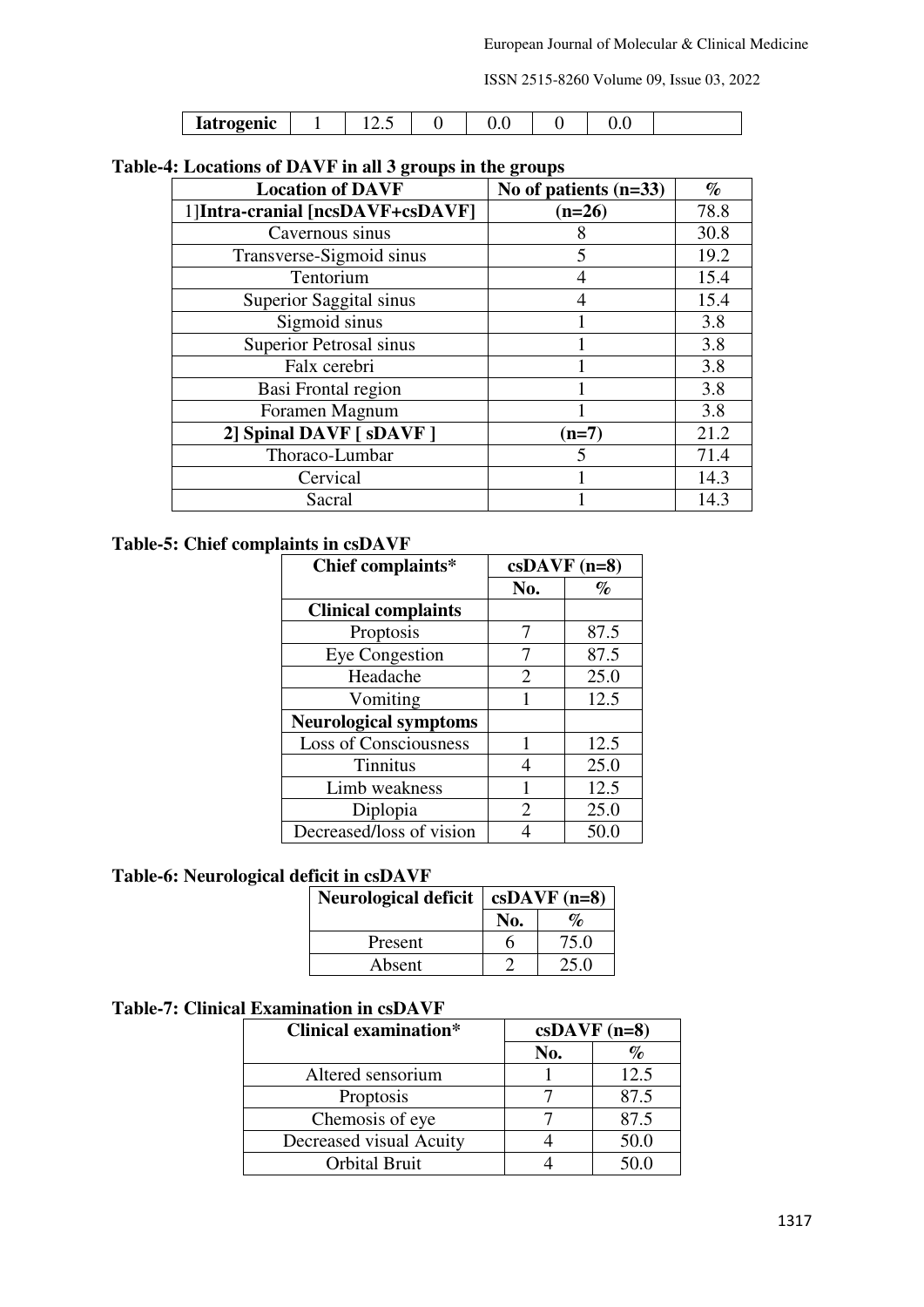| Cranial nerves involvement  | 37.5 |
|-----------------------------|------|
| Limb Weakness (Motor Power) | 12.5 |

# **Table-8: CT Brain with Angio (Carotids and cerebral arteries) in csDAVF**

| <b>CT Brain with Angio</b>               | $csDAVF$ (n=4) |         |
|------------------------------------------|----------------|---------|
|                                          | No.            | %       |
| Intracranial Hemorrhage [ICH]            |                | 25.0    |
| Prominent Cavernous sinus /draining vein |                | 100.0   |
| Venous reflux                            |                | 50.0    |
| Dural sinus opacification                |                | $0.0\,$ |
| Feeding arteries                         |                |         |

\*Multiple response

### **Table-9: MRI-Brain contrast / MR-AngioincsDAVF**

| <b>MRI-Brain contrast / MR-Angio *</b> | $csDAVF (n=5)$ |       |
|----------------------------------------|----------------|-------|
|                                        | No.            | $\%$  |
| Abnormal Flow voids                    |                | 40.0  |
| Feeding arteries                       |                | 0.0   |
| Prominent draining sinus/vessels       |                | 100.0 |
| Venous congestion                      |                | 40.0  |

#### **Table-10: Digital Subtraction Cerebral Angiography Findings in csDAVF**

| o                                               | o              |                |
|-------------------------------------------------|----------------|----------------|
| <b>Digital Subtraction Cerebral Angiography</b> |                | $csDAVF$ (n=8) |
|                                                 | No.            | $\%$           |
| Location                                        |                |                |
| Left cavernous sinus                            | 7              | 87.5           |
| Right cavernous sinus                           | 1              | 12.5           |
| <b>Arterial Feeders*</b>                        |                |                |
| <b>No of Feeders</b>                            |                |                |
|                                                 | 5              | 62.5           |
| $\overline{2}$                                  |                | 12.5           |
| 3                                               | $\overline{2}$ | 25.0           |
| U/L or B/L                                      |                |                |
| U/L                                             | 7              | 87.5           |
| B/L                                             |                | 12.5           |
| <b>Branches Arising from</b>                    |                |                |
| <b>ICA</b>                                      | 6              | 75.0           |
| <b>ECA</b>                                      | 1              | 12.5           |
| Both $ICA + ECA$                                |                | 12.5           |

#### **Table-11: Venous Drainage in DSAin csDAVF**

| Venous drainage*              | $csDAVF$ (n=8) |      |
|-------------------------------|----------------|------|
|                               | No.            | $\%$ |
| Intracranial                  |                | 87.5 |
| Extracranial                  |                | 75.0 |
| <b>Cortical Venous Reflux</b> |                | 37.5 |
| <b>Venous Thrombosis</b>      |                | 12.5 |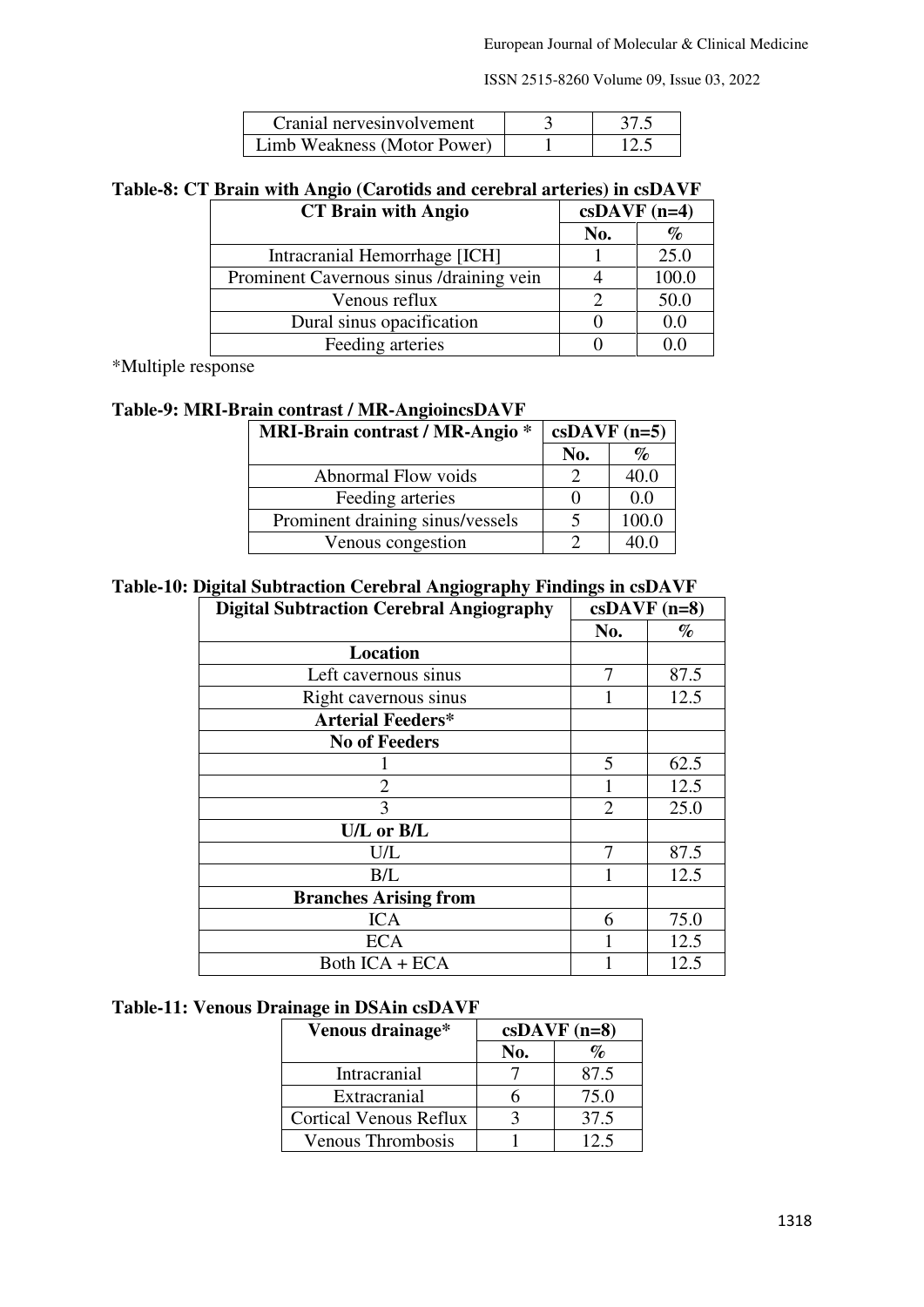#### **Table-12: Direct/Indirect in csDAVF**

| csDAVF   | No of pts $(n=8)$ |  |
|----------|-------------------|--|
| Direct   |                   |  |
| Indirect |                   |  |

### **Table-13: Treatment in csDAVF**

| <b>Treatment</b>                 | $csDAVF$ (n=8) |      |
|----------------------------------|----------------|------|
|                                  | No.            |      |
| <b>ONYX</b>                      |                | 00   |
| Coiling                          |                | 87.5 |
| Combined $ONYX + \text{coiling}$ |                |      |

# **Table-14: Clinical Follow-up results in csDAVF**

| <b>Clinical</b> | $csDAVF (n=8)$ |       |  |
|-----------------|----------------|-------|--|
|                 | No.            | $\%$  |  |
| No Change       |                | 0.0   |  |
| <b>Better</b>   | x              | 100.0 |  |
| Worst           |                | () () |  |

## **Table-15: Radiological Follow-up results in csDAVF**

| Radiological                               | csDAVF  |      |
|--------------------------------------------|---------|------|
|                                            | $(n=8)$ |      |
|                                            | No.     | %    |
| <b>CT-Brain with Angio</b>                 |         |      |
| Cured (Post-coiling status with complete)  |         |      |
| obliteration of CCF with resolved ICH)     |         | 12.5 |
| <b>MRI Brain with Angio</b>                |         |      |
| Cured (Significant reduction in caliber of |         |      |
| left SOV and left extra-occular muscles)   |         | 12.5 |
| <b>DSA</b>                                 |         |      |
| <b>Total Obliteration</b>                  |         |      |

## **Table-16: Chief complaints in ncsDAVF**

| Chief complaints*               | $ncsDAVF (n=18)$ |      |
|---------------------------------|------------------|------|
|                                 | No.              | $\%$ |
| <b>Clinical</b>                 |                  |      |
| Headache                        | 13               | 72.2 |
| Vomiting                        | 5                | 27.8 |
| Vertigo                         | $\overline{2}$   | 11.1 |
| <b>Neurological symptoms</b>    |                  |      |
| <b>Seizures</b>                 | 2                | 11.1 |
| Loss of consciousness           | $\overline{2}$   | 11.1 |
| Speech difficulty               | 1                | 5.6  |
| Decreased vision                | 2                | 11.1 |
| <b>Tinnitus</b>                 | 3                | 16.7 |
| Limb weakness                   | 7                | 38.9 |
| Sensory loss                    |                  | 5.6  |
| <b>Bladder/Bowel alteration</b> |                  | 5.6  |
| Gait disturbance                | っ                | 11.1 |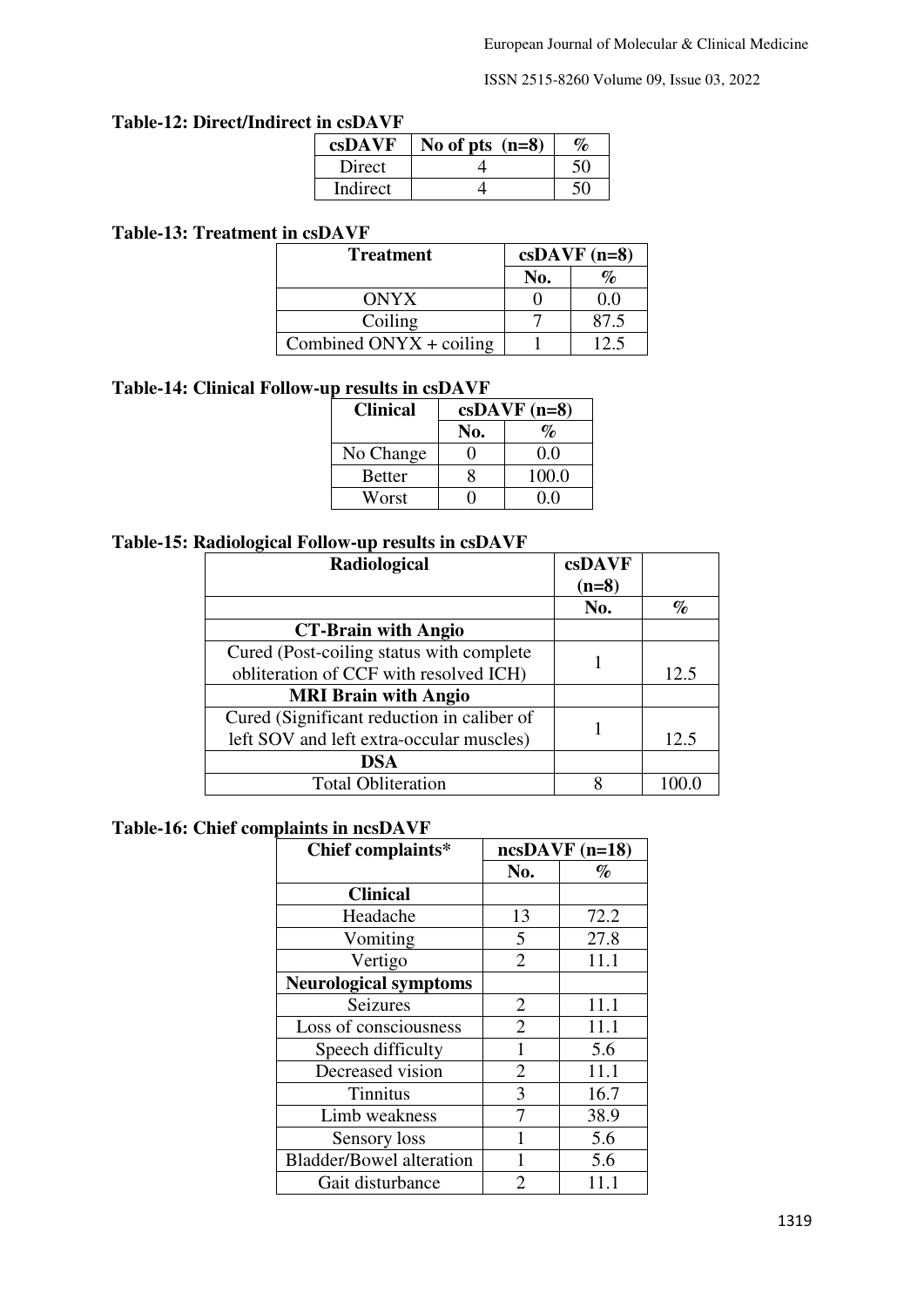\*Multiple response

| <b>Clinical examination*</b>      | $ncsDAVF (n=18)$      |      |
|-----------------------------------|-----------------------|------|
|                                   | No.                   | $\%$ |
| Altered sensorium                 | 3                     | 16.7 |
| Altered Speech                    |                       | 5.6  |
| Decreased Visual Acuity           | $\mathcal{D}_{\cdot}$ | 11.1 |
| Cranial nerves involvement        |                       | 0.0  |
| <b>Increased Tone</b>             |                       | 5.6  |
| (Motor Power) Limb weakness       |                       | 38.9 |
| (Sensory Loss)Numbness            |                       | 5.6  |
| <b>Brisk Deep Tendon reflexes</b> |                       | 5.6  |
| Cerebellar signs present          |                       | 11.1 |

# **Table-17: Clinical Examination in ncsDAVF**

\*Multiple response

## **Table-18: CT Brain (Plain) in ncsDAVF**

| <b>CT</b> brain                    | $ncsDAVF (n=10)$ |      |
|------------------------------------|------------------|------|
|                                    | No.              | $\%$ |
| <b>Subarachnoid Hemorrhage</b>     |                  |      |
| Diffused                           |                  | 10.0 |
| Localised                          | 3                | 30.0 |
| <b>Intra-Cerebral Hemorrhage</b>   |                  |      |
| <b>Extra-axial</b>                 |                  |      |
| <b>SDH</b>                         | 1                | 10.0 |
| Intra-axial                        |                  |      |
| Temporal                           | $\overline{2}$   | 20.0 |
| Cerebellar                         | 3                | 30.0 |
| Parietal                           |                  | 10.0 |
| <b>Intraventricular Hemorrhage</b> |                  |      |
| Only IVH                           | 0                | 0.0  |
| $IWH + ICH$                        | $\overline{2}$   | 20.0 |
| Lateral/Fourth ventricle location  | $\overline{2}$   | 20.0 |

## **Table-19: CT -Angio (Carotids and cerebral arteries) in ncsDAVF**

| $CT$ angio*                   | $ncsDAVF (n=7)$ |      |
|-------------------------------|-----------------|------|
|                               | No.             | $\%$ |
| Visible Vascular Malformation |                 | 71.4 |
| Feeding art                   |                 | 0.0  |
| Prominent draining veins      |                 | 71.4 |
| Venous reflux                 |                 | 14.3 |
| Dural sinus opacification     |                 | 14.3 |

### **Table-20: MRI-Brain contrast/MR-Angio in ncsDAVF**

| <b>MRI-Brain contrast / MR-Angio *</b> | $ncsDAVF (n=13)$ |      |
|----------------------------------------|------------------|------|
|                                        | No.              | $\%$ |
| Abnormal Flow voids                    | 11               | 84.6 |
| Feeding art                            |                  | 77   |
| Prominent draining vessels/sinus       |                  | 46 J |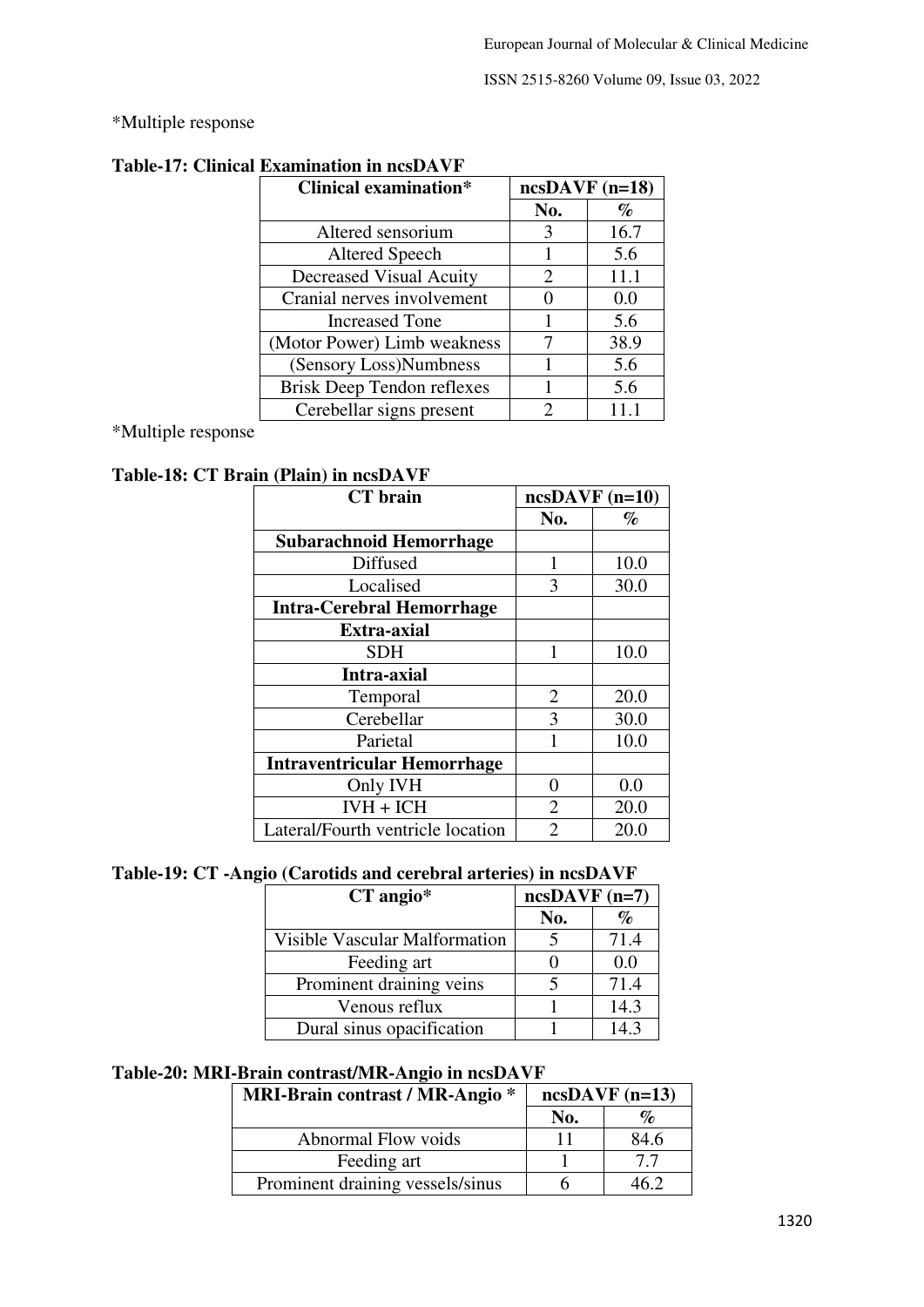| Venous congestion |  |  |
|-------------------|--|--|
|-------------------|--|--|

## **Table-21: Location of ncsDAVF**

| <b>Location of ncsDAVF</b> | No of patients $(n=18)$ | $\%$ |
|----------------------------|-------------------------|------|
| Transverse-Sigmoid sinus   |                         | 27.8 |
| Tentorium                  |                         | 22.2 |
| Superior Saggital sinus    |                         | 22.2 |
| Sigmoid sinus              |                         | 5.6  |
| Superior Petrosal sinus    |                         | 5.6  |
| Falxcerebri                |                         | 5.6  |
| <b>BasiFrontal region</b>  |                         | 5.6  |
| Foramen Magnum             |                         | 5.6  |



**Fig.1 shows DSA finding in ncsDAVF**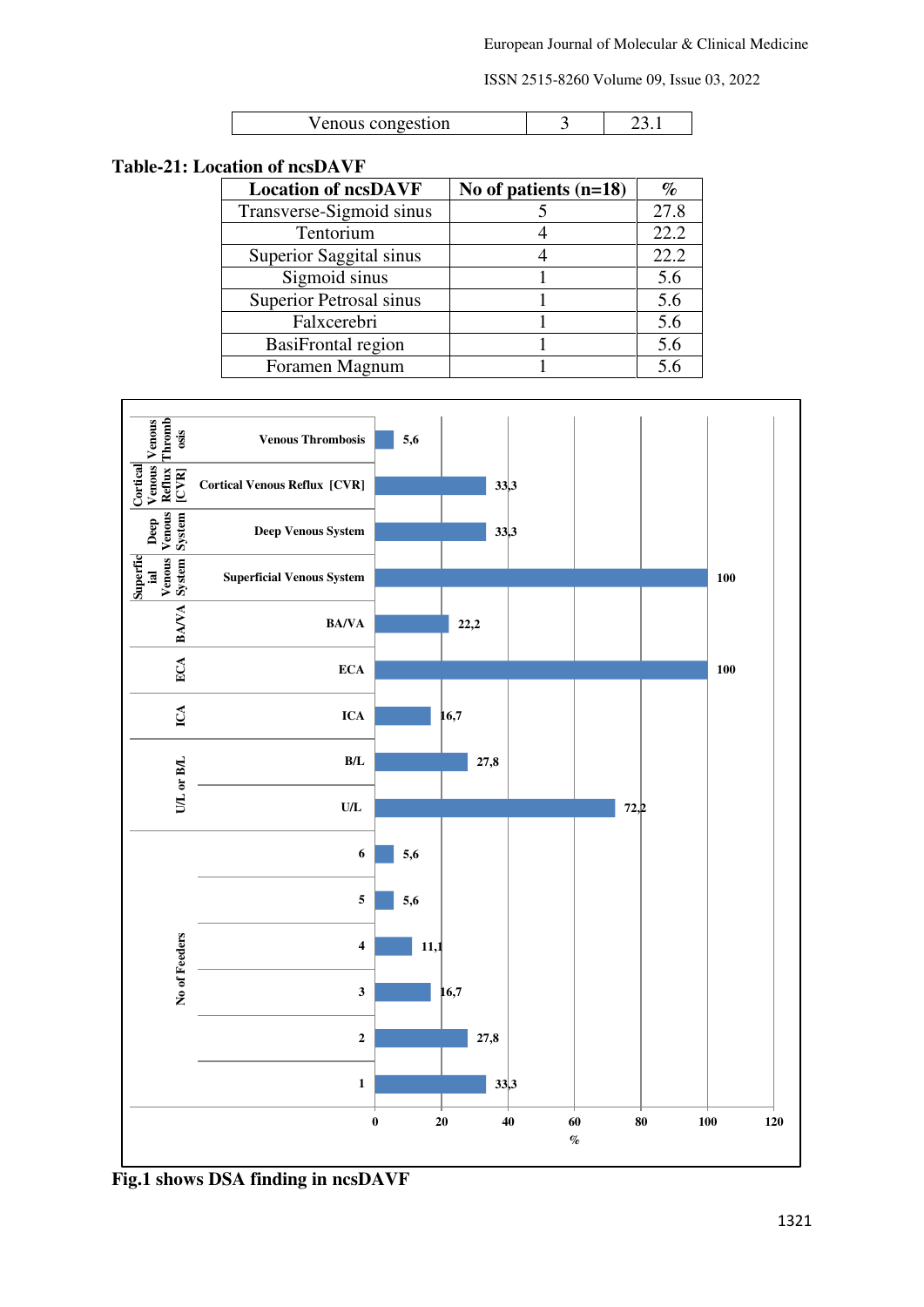

**Fig. 2: of Treatment of ncsDAVF**



**Fig. 3: Endovascular Treatment in ncsDAVF**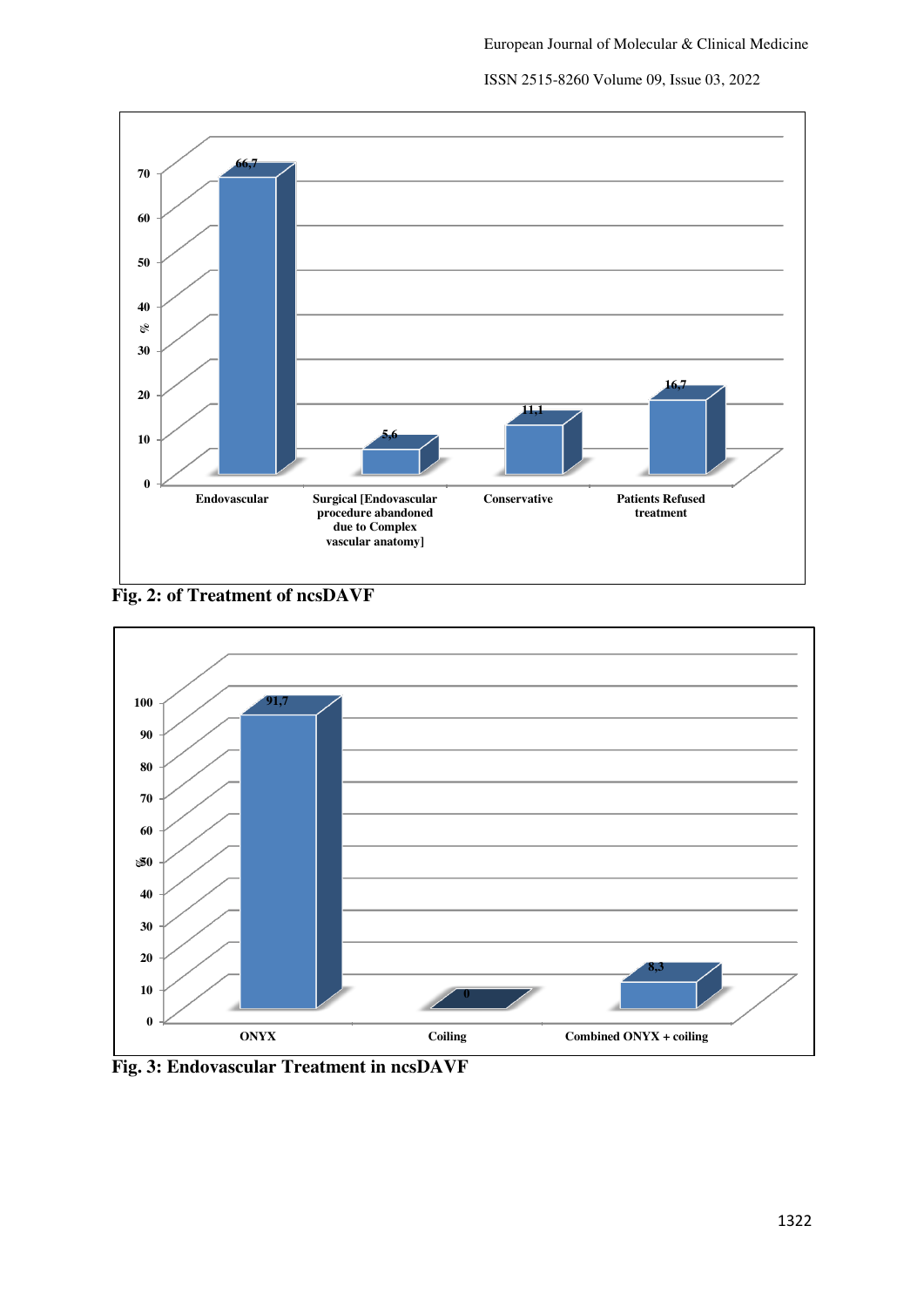



**Fig. 4: Radiological Follow-up results in ncsDAVF** 



**Figure 5: Chief complaints in sDAVF**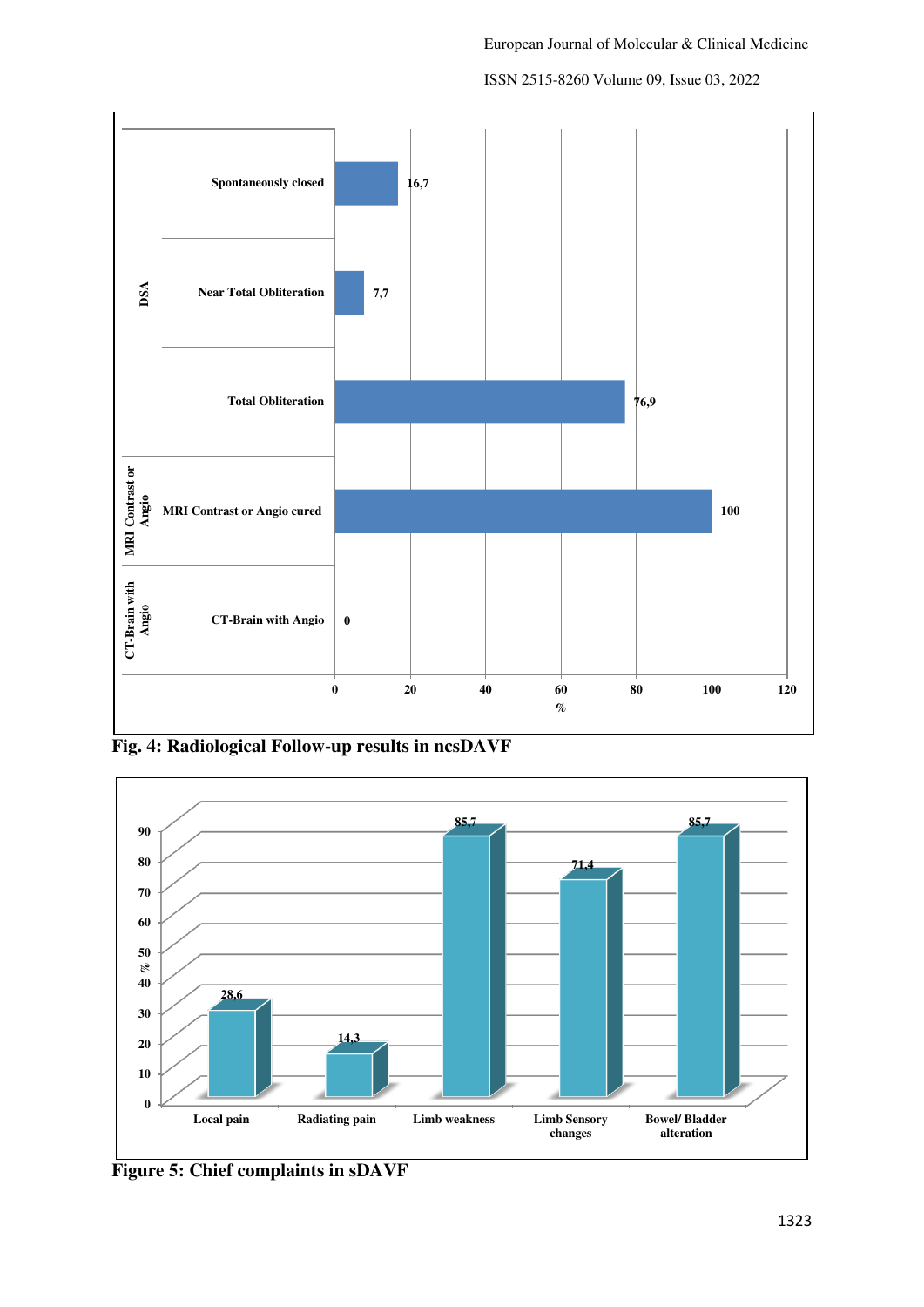



**Fig. 6: Spinal Digital Subtraction Angiography in sDAVF**

### **DISCUSSION**

The study sample consisted of 33 patients ( $n = 33$ ). For the purpose of study, they were broadly divided into two groups: intracranial and spinal dural AVFs. Of all the intracranial fistulae, the cavernous sinus fistulae were grouped and studied together because of their unique presentation. The data were analyzed in three groups:

- a. Non-cavernous sinus dural AV fistula (ncsDAVF, n=18)
- b. Cavernous sinus dural AV fistula (csDAVF, n=8)
- c. Spinal AV fistula (DAVF, n=7)

### **AGE AND SEX**

The mean age of patients of ncsDAVF is  $44.94$  ( $\pm$ 11.20) years. Cooper CJ et al<sup>13</sup> reported that DAVF are very rare and more common over the age of 40 years. In our study, mean age of presentation of csDAVF patients is  $37.62$  ( $\pm$ 12.23) years with maximum patient between age group 30-40 years. A review article by Ellis JA et  $al<sup>4</sup>$  mentioned that traumatic CCFs are the most common type, accounting for up to 75% of all CCFs. Spinal DAVF patients had a mean age of 56.57 (±10.61) years. Several studies in literature reported male preponderance in DAVF. $^{2,4}$ 

## **ETIOLOGY**

In our study, 17 patients (94.4 %) of ncsDAVF, one patient (12.5%) of csDAVF and all 7 patients (100%) of spinal DAVF were idiopathic in nature without any precipitating factor.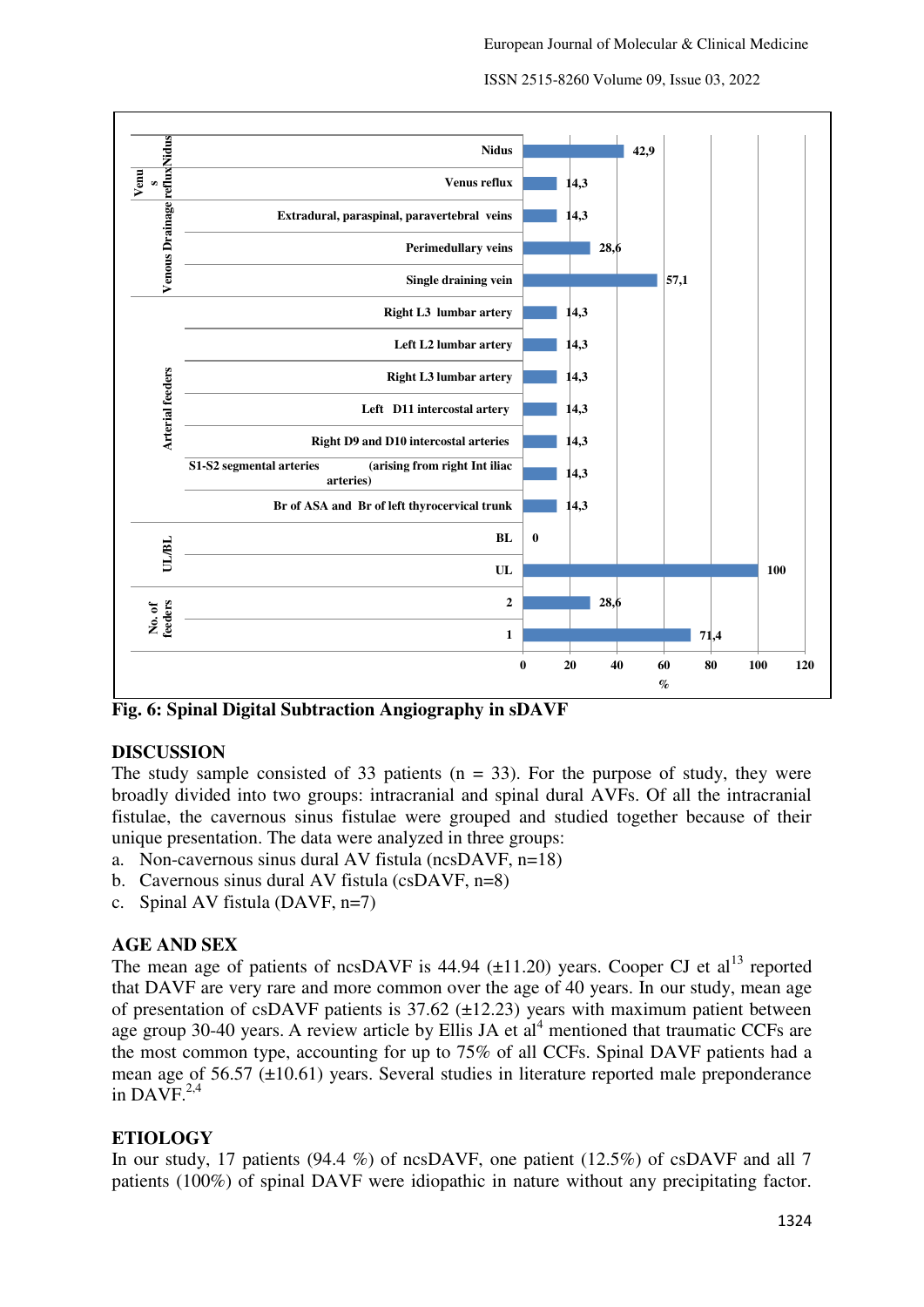One patient from ncsDAVF group had traumatic etiology. On the other hand, We reported trauma as most common predisposing factor for csDAVF which was present in 6 patients (75%). One patient (12.5%)of csDAVF had history of previous endoscopic pituitary surgery.

### **CLINICAL FEATURES NCS DAVF -**

In our study, 18 patients of ncsDAVF clinically presented as headache in 13 (72%), intracranial hemorrhage in 7 (38%), limb weakness in 7(38%), altered sensorium in 3(16.7%), tinnitus in 3 (16.7), visual symptoms, vertigo, seizures, gait disturbance in 2 patients (11%), sensory loss and bowel/bladder disturbance in 1(5.5%). In our study, out of 7 patients of intracranial hemorrhage, 4 patients had subarachnoid hemorrhage [1 had diffuse SAH and 3 had localised SAH], 1 had subdural hematoma and 5 patients had intraparenchyamal hematoma; two hematomas had intraventricular extension. DAVFs with cortical venous drainage (CVD) may present with progressive dementia, seizures, parkinsonism, ataxia, hemorrhage and neurological deficits due to local venous congestion, brain edema and or ischemia. Particularly superior sagittal sinus DAVFs and fistulas that drain into the deep venous system cause these symptoms. Hu YC et al<sup>15</sup> studied 50 cases of DAVF and found clinical presentation of DAVF as headache 11(17%), intracranial hemorrhage in 14 (22%), limb weakness in 2(4%), altered sensorium in 3(6%), visual symptoms and vertigo in 1 (2%), seizures 3 (5%).

## **CSDAVF**

In our study, indirect CCF (4 patients) presented as chemosis and proptosis in 75%, tinnitus 50%, orbital bruit 50%, diplopia 50%, decreased or loss of vision 50%, other cranial nerves involvement presents in 25%, headache in 25 %. One patient (25%) presented with ICH who presented with history of loss of consciousness and limb weakness. In our study, most common clinical presentation of CCF was proptosis and chemosis present in 7 of 8 patients (88%). Gupta AK et al<sup>1</sup> reported that direct CCFs often present acutely. They typically progress rapidly, necessitating urgent treatment. The most common presenting signs and symptoms include proptosis in 72%–98%, chemosis in 55%–100%, orbital bruits in 71%– 80% and headache in 25%–84% of patients. Visual disturbances, including diplopia reported in 88% of patients, blurry vision, and orbital pain, while other cranial nerve deficits have been reported in 17%–44% of patients. In our study, direct CCF (4patients) presented as proptosis and chemosis in 100%, tinnitus in 50%, orbital bruit 50%, decreased or loss of vision 50%, other cranial nerves involvement presents in 50%, seizures in 25% and headache in 25 %. Meyers PM et al<sup>16</sup> in the series of 135 patients with indirect CCFs, common signs and symptoms included chemosis in 87%, proptosis in 81%, diplopia with ophthalmoparesis in 68%, orbital bruit in 49%, headache in 34% and decreased visual acuity in 31%.

# **SPINAL**

In our study, most common clinical presentation at the time of diagnosis were Paraparesis (85.7%), bowel/bladder alteration (85.7%) followed by sensory changes in limb (71.4%). All 3 symptoms were present in 57.2 % of patients. Similar clinical presentation was reported by Jellema K et all<sup>7</sup> in which most common symptoms were micturition problems (80%), leg weakness (78%), and numbness in the legs or buttocks (69%). Combination of all 3 symptoms were present in 58% of patients. Pain was present in 3 patients, 2 patients (28.6%) had local pain and 1 patient (14.3%) had radiating pain in our study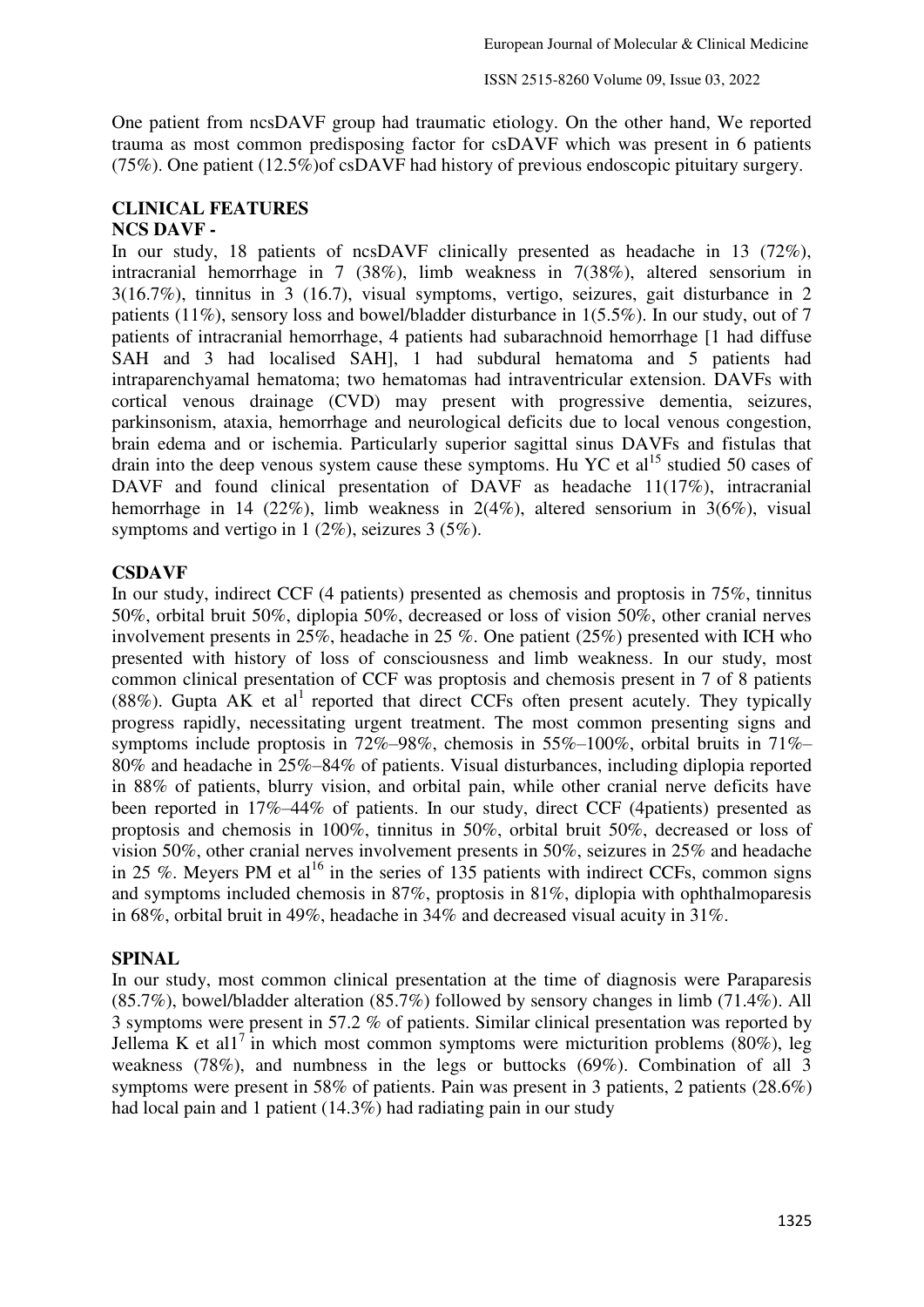### **LOCATIONS**

DAVFs are most frequently located in the region of transverse, sigmoid and cavernous sinuses.<sup>12</sup> In our study, cavernous sinuses and transverse-sigmoid sinus were the commonest sites of intracranial DAVFs which were similar to the study results given by Saraf R et al.<sup>3</sup>In the study of Natarajan et al<sup>18</sup> out of 32 patients of DAVF, 10 DAVFs  $(31\%)$  were located at the transverse/sigmoid sinus region, 7 (22%) were located at the tentorial region, 3 (9%) were located at the falcine/superior sagittal sinus region, 7 (22%) were csDAVF 3 (9%) were in the middle fossa, and 1 each (3%) located at the torcular/transverse sinus and anterior fossa region.Most of the spinal DAVFs were located in Thoracolumbar regions in our study ( 5 patients,71.4%), Cervical region (1 patient, 14.3%) and sacral region (1 patient,14.3% ) involvement was less common. Review by Krings T et al<sup>2</sup>mentioned that spinal DAVF are solitary lesions and found in thoracolumbar region with >80 % cases located between T6 and L2.

## **RADIOLOGY**

## **CT AND MRI IMAGING**

Initial radiologic evaluation includes CT and MR imaging. Noncontrast CT is limited to identifying intracranial hemorrhage and edema due to venous congestion. MR imaging is more helpful because it can demonstrate dilated vessels, venous pouches, vascular enhancement, and signs of venous hypertension in high-grade lesions (eg. white matter hyperintensity, intracranial hemorrhage or venous infarction). Van Rooij et al<sup>19</sup> studied 91 patients of intracranial DAVF in which 29 (32%) had cortical venous reflux and presented with intracranial hemorrhage in 18 (20%). In our study total 26 cases [18 ncsDAVF + 8csDAVF], cortical venous reflux seen in 9 cases (35%) and presented with aggressive symptoms like ICH, seizures, neurological deficit, positive cerebellar signs in 8 cases (31%) [6 ncsDAVF + 2 csDAVF]. This suggests that intracranial DAVF patients with retrograde cortical venous reflux are aggressive lesions which presents with intracranial hemorrhages. In the present study, clinical presentation of ncsDAVF was intracranial hemorrhage in 7 of 18 patients (39%), and 5 of these 7 patients had an intraparenchymal hematoma and 1 patient with a subdural hematoma. On CT scan intraparenchymal hematoma present in the following locations: cerebellum in 3, temporal lobe in 1, parieto-temporal lobe in 1. Four patients presented with subarachnoid hemorrhage. In all patients who presented with hemorrhage, the DAVF was discovered on subsequent angiography. In previous study of van Rooij et al, <sup>19</sup> the clinical presentation was hemorrhage in 18 of 29 patients (60%), and 16 of these 18 patients had an intraparenchymal hematoma on CT scanning with the following locations: cerebellum in 4, occipital lobe in 4 (in 1 patient with a concomitant subdural hematoma), temporal lobe in 3, frontal lobe in 2, parietal lobe in 2, and basal ganglia in 1. Two patients presented with subarachnoid hemorrhage.

In csDAVF, ICH found to be less  $5\%$ .<sup>13</sup>. In our study, one patient out of 8 patients showed intracranial hemorrhage. In our study, CT-Brain with Angiography was done in 7 patients of ncsDAVF, vascular malformation and prominent draining veins/sinuses seen in 5 patients, venous reflux and dural sinus opacification seen in 1 patient. While MRI-Brain with Angiography done in 13 patients of ncsDAVF, abnormal flow voids seen in 11 patients, feeding arteries in 1 patient, prominent draining veins/sinuses in 6 patients and venous congestion in 3 patients.It is concluded by many authors that both CTA and MRA may visualize the fistula itself as prominent vessels associated with the meninges or dural sinus wall, as well as detect enlarged feeding arteries, early dural sinus opacification, and prominent draining veins. CT and MR angiography may be used to screen patients suspected of harboring DAVF, grade or classify these lesions when detected, as well as evaluate for response to treatment.  $19, 20,21$  Study on MR-imaging of DAVF done by Chang SY et al<sup>24</sup>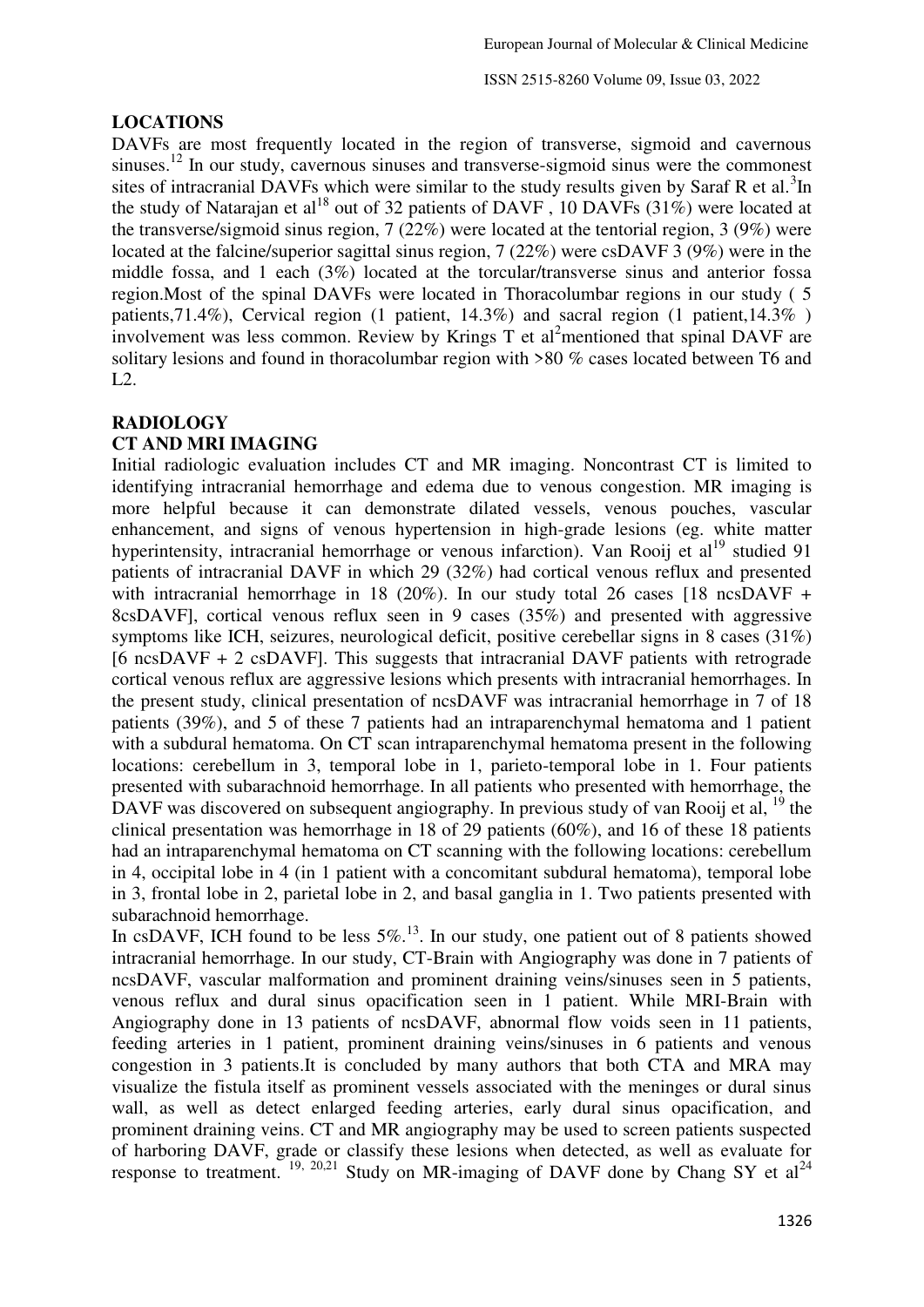showed 11 of 12 patients (92%), showed the presence of signal voids and dilatation of the involved dural sinus. In our study, abnormal flow voids seen in 11 of 13 patients (84.61%) and dilatation of dural sinuses/vessel in 6 patients [46.15%]. In same study, dilatation of the superior ophthalmic vein and cortical venous system and high signal intensity on T2 weighted images were observed in three cavernous lesions (50%), In our study, MR-imaging done in 5 cases of csDAVF and prominent superior ophthalmic vein in 3 cases (60%) and prominent cavernous sinus in 2 cases (40%), venous congestion seen in 2 cases (40%).

For the diagnosis of DAVFs, cerebral angiography is the gold-standard imaging modality, patients typically undergo noninvasive cerebral imaging with CT scanning, MRI, or CT/MR angiography first. Evidence of cavernous sinus enlargement, proptosis, extraocular muscle enlargement, superior ophthalmic vein dilation or dilation of cortical or leptomeningeal vessels, as well as associated skull fractures, may be seen on CT or MRI and are suggestive of CCF. $<sup>1</sup>$  However, the absence of abnormalities on noninvasive imaging studies does not</sup> exclude the diagnosis of CCF. Any suspicious flow void cluster around the dural venous sinus should prompt additional evaluation with dynamic CTA, MRA.<sup>19</sup> Spinal DAVF is a lesion that can be easily misdiagnosed.

### **DSA**

Digital Subtraction Angiography (DSA) remains the most accurate method for detection and classification of DAVFs. Natarajan et al.<sup>18</sup> The fistula was supplied exclusively by branches of the ECA in 11 patients (34%), including the occipital artery, posterior auricular artery, and ascending pharyngeal artery in lesions of the transverse sigmoid sinus and from the middle meningeal artery (MMA), accessory meningeal artery, artery of foramen rotundum, and ascending pharyngeal artery in lesions of the cavernous sinus. Nineteen fistulas (59%) were also supplied from cavernous or intradural ICA branches, and two (6%) had feeders from the dural branches or cerebellar arteries arising from the vertebrobasilar system. The main ICA branches supplying the DAVF were the meningohypophyseal trunk and the tentorial branch. In cavernous sinus lesions, draining veins were mainly the superior ophthalmic vein and the IPS, and leptomeningeal venous drainage was through the superficial sylvian vein and the basal vein of Rosenthal. In transverse sigmoid sinus lesions, the drainage system was the ipsilateral jugular vein and the contralateral transverse sinus–internal jugular vein. The main leptomeningeal venous drainage was through the veins of Labbé or the occipital veins. Leptomeningeal venous drainage was present in 24 patients (75%), with venous stenoses and ectasia identifiable in most of these patients.

In our study for csDAVF, unilateral arterial feeders seen in 7 (87%) and bilateral feeder seen in 1 (12.5%), The number of feeders found single in  $5(62%)$  cases, double in  $1(12%)$  case, three in 2(25%). These feeders arise from ICA in 6(75%) cases, ECA in 1(12.5%) case and both in 1 (12.5%) case. Venous drainage occurred intracranially in 2(25%) cases and extracranially in 1 (12.5%) case and both in 5(62.5%) cases. Cortical venous drainage seen in 3(37.5%) cases. Venous thrombosis seen in 1(12.5%) case.

In ncsDAVF, nidus was seen in 2(11.1%) cases, unilateral feeders seen in 13 cases (72.2%) and bilateral arterial feeders seen in 5(27%); 6(33%) cases had single arterial feeder, 5(27%) cases had double feeders and rest 7(30%) cases had multiple (>2) feeders. Arterial feeders coming from ECA in all 18 (100%) cases, ICA in 3 (16%) cases and VA/BA in 4 (22%) cases. Venous drainage into superficial venous system:18(100%) and deep venous system in 6(33%) cases. Cortical venous reflux seen in 6(33%) cases and venous thrombosis in  $1(5.6\%)$ .

In spinal DAVF, nidus seen in 3(43%) cases, all 7 (100%) had unilateral arterial feeders. 5(71%) had single feeder while 2(29%) had 2 feeders. These feeders most commonly arising from lumbar artery in 3(43%) cases, intercostals artery in 2 (29%) cases, segmental arteries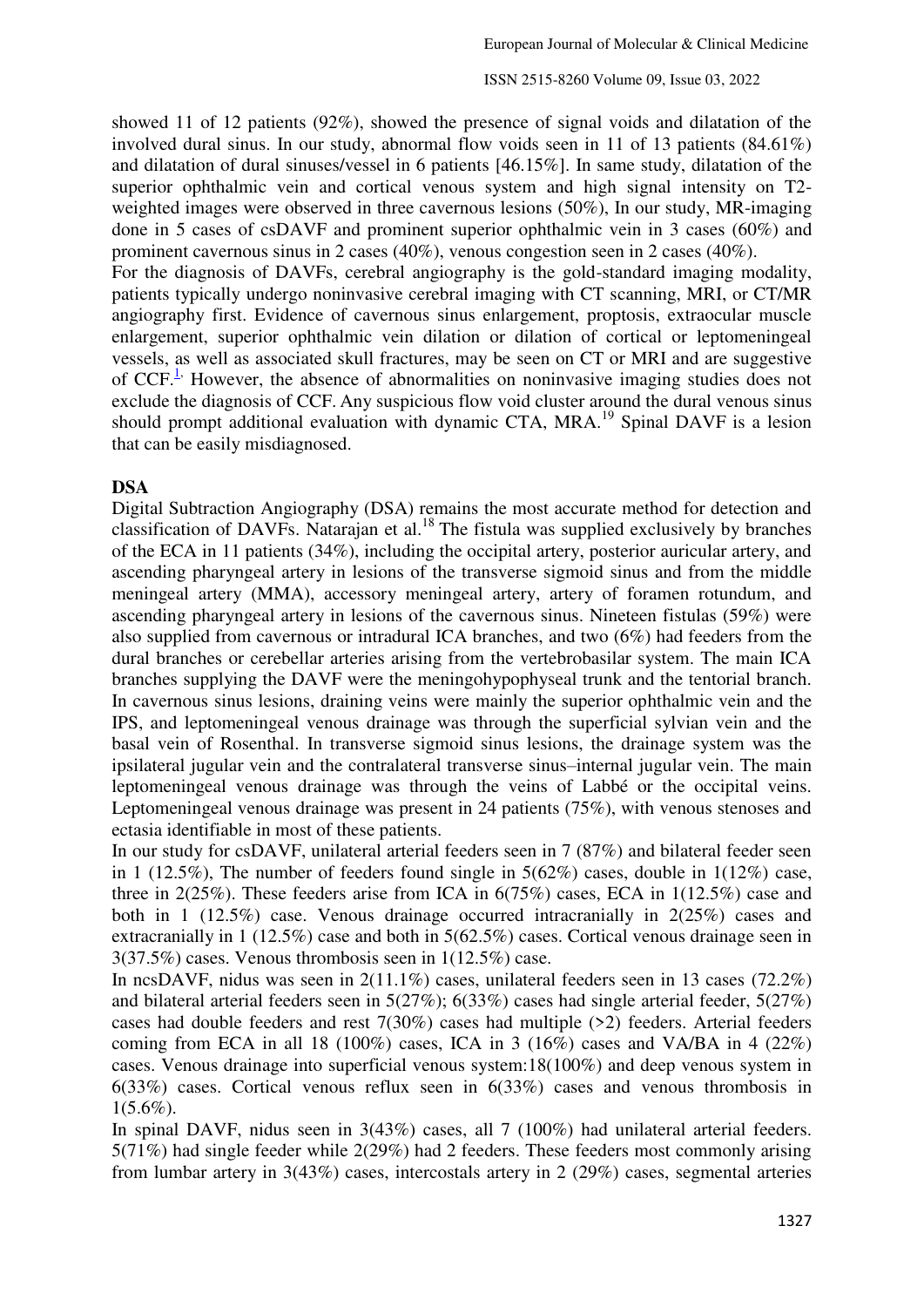from right iliac artery in 1 (14%) case, branch from anterior spinal artery and left thyrocervical trunk in 1 (14%) case. Venous drainage as follows- in 4 (57%) cases, into single draining vein, 2(29%) perimedullary veins and 1(14%) had extradual, paravertebral veins. Venous reflux seen in 1 (14.3%) case.

#### **TREATMENT**

In our study, total 33 cases diagnosed DAVF [18 ncsDAVF, 8csDAVF and 7sDAVF] of which 30 patients [15ncsDAVF, 8 csDAVF and 7 sDAVF] were received treatment and 3 patients were refused treatment.

In 15 ncsDAVF patients, 12 treated by endovascular approach,1 by surgical approach and 2 were conservatively managed. In csDAVF(8) and sDAVF(7), all were managed by endovascular approach.

During the past 2 decades, embolisation by using transarterial, transvenous, or, occasionally, combined approaches has become a first-line treatment for DAVFs. <sup>22</sup> The use of Onyx has been increasingly reported for the treatment of DAVFs. A major advantage of Onyx is the ability to cure complex multifeeder fistulas via a single pedicle. Excellent cure rates have been reported with this agent, with a high proportion of treatments completed in a single session. In a series of 30 patients with DAVFs with CVR, Cognard et  $al<sup>23</sup>$  achieved a complete cure in 24 patients. Of these 24 patients, 20 (83.33%) cures were achieved after a single procedure. In the study of Saraf et al<sup>3</sup>, 33 (92%) out of 36 were cured by Onyx embolisation while in our study, 10 (90.9%) of 11 patients cured by Onyx embolisation. Natarajan et al.<sup>9</sup> reported surgery achieved complete occlusion of four fistulas after failed or incomplete endovascular treatment. Due to the efficacy of endovascular treatment, surgery is currently indicated in cases in which endovascular approaches have failed or are not feasible. <sup>2</sup> In our study, one (7.6%) patient of ncsDAVF treated by surgical approach due to inaccessible DAVF at the time of endovascular treatment. Hu YC et al.<sup>15</sup> stated that when Onyx was used as the sole embolic agent, in 29 (87%) of 33 patients achieved angiographic cure while 5 (8.3%) DAVF require surgical disconnection. In our study**,** angiographic cure found in 10 (90.9%) of 11 patients while one (7.6%) patient require surgical ligation. In the study of Saraf R et al<sup>24</sup>, out of 36 Onyx treated patients, 2 (5.5%) patients had complications and no death occurred. In our study, 11 Onyx treated patients, complications like hemorrhage (1) and cerebral edema (1) occurred in 2 (18%) patients and death occurred in one patient of ncsDAVF who treated with Onyx + coiling of venous pouch had complication of increase in size of previous bilateral cerebellar hematoma. This patient underwent surgical evacuation of bilateral cerebellar hematoma, but patient could not be survived in post-operative period. In our study, 12 cases of ncsDAVF treated by endovascular approach, 11 by Onyx and 1 by Onyx +coiling. On angiographic follow up of 11 Onyx treated patients, 10(90.9%) patients were achieved complete cure and 1 (9.09%) patient had near total obliteration in the first session. The patient improved significantly. Since this was a slow-flow fistula and the patient had become asymptomatic after the first session of treatment, it was decided to manage him conservatively and keep him under observation. Close follow-up is necessary to assess the development of new symptoms or progression of existing ones.<sup>2</sup> In our study, clinical follow up, all 11 patients who received Onyx embolisation treatment were symptomatically better (100%) The patient who treated surgically was better on clinical follow up and showed complete cure on MR imaging

Kannath et al<sup>25</sup>Thirty-two patients were included in study. Five patients  $(15.7%)$  showed spontaneous resolution in the follow-up period while awaiting definitive treatment. Van Rooij et al<sup>19</sup> showed 2 patients (9.6%) of  $29$  patients have spontaneous obliteration of DAVF. In our study, out of 23 patients [15 ncsDAVF and 8csDAVF], 2 patients (8.6%) showed spontaneous closure of ncsDAVF, on follow up. These 2 patients of ncsDAVF had slow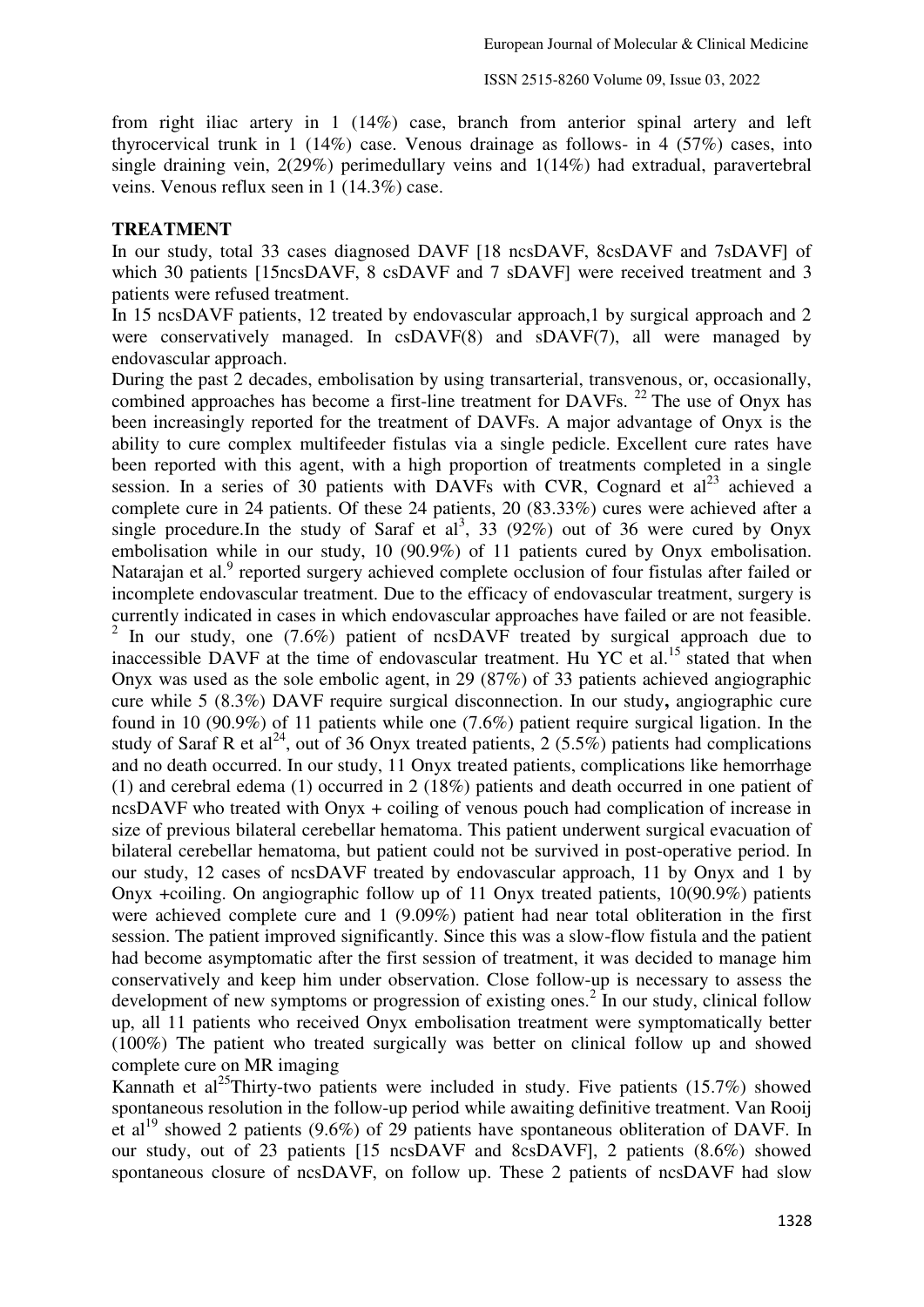flow, Type-I DAVF at the time of diagnosis and managed conservatively. Gupta AK et al reported that endovascular embolisation by using transarterial or transvenous approach is the first line treatment modality for the treatment of most CCFs. Metallic coils and/or liquid embolic agents are now most commonly used for this purpose. Natarajan et al.<sup>18</sup> All seven patients with carotid-cavernous sinus fistulas were treated by tranvenous Guglielmi detachable coil [GDC]embolization, with one patient receiving additional transarterial Onyx therapy. All 7 carotid-cavernous fistulas were completely obliterated. In our study, complete fistula occlusion seen in all 8 patients (100%) treated by using coiling in endovascular treatment. While on follow up cerebral angiography, one patient of completely obliterated indirect CCF found small new indirect CCF. This was not visible earlier. This patient was asymptomatic, and it was a slow flow fistula, so it was conservatively managed.

On clinical follow up of all treated 8 patients of csDAVF in our study, proptosis and chemosis improved in all 8 patients, diplopia and cranial nerves paresis improved in 2 patients, Vision improved in 2 patients and remained same (loss of vision) in 2 patients. After successful intervention with complete closure of a csDAVF, symptoms such as chemosis and proptosis generally resolve within hours to days. Cranial nerve palsies typically resolve over the course of several weeks. The degree of vision recovery, if vision loss was experienced prior to intervention, is largely dependent on the pathogenesis, severity, and duration of the preintervention deficit. In our study, all 7 patients of spinal DAVF were treated by using Glue+ lipoidal solution in endovascular approach. In our study, all 7 patients of spinal DAVF were treated by endovascular embolisation using Glue+ lipoidal solution. No complications reported during and after each procedure. Patients were followed up for average period of 4.14 months (range 1 to 6 months) both clinically and radiologically. Six patients (85.7%) showed clinical improvement while one patient (14.3%) showed no change clinically. Radiologically, on DSA, there was complete occlusion in 5 patients 71.4%), near total occlusion in one patient (14.3 %) and partial occlusion in one patient (14.3%). There was a small slow flow fistula at same location in patient of near total occlusion. As clinical improvement was there in neck pain and limb parasthesia in same patient, he was managed conservatively while another patient with partial occlusion, re-embolised in same setting. This patient cured clinically as well as angiographically on further follow up.

### **CONCLUSION**

Total 33 patients of DAVF studied which divided in three groups as ncsDAVF (18), csDAVF (8) and spinal DAVF (7). Mean age of presentation of ncsDAVF is 44 years, csDAVF is 37 years and spinal DAVF is 56 years. Male preponderance present in both. ncsDAVF(94.4%) and sDAVF(100%) predominantly found to be idiopathic. Traumatic was the most common etiology in csFAVF (75%)

In intracranial DAVF, cavernous sinus (30%) was the most common location followed by transverse-sigmoid region (19%) which was second most common location. In spinal DAVF, thoraco-lumbar region is the most common site.

ncsDAVF most commonly presented with headache (72%), intracranial hemorrhage (38%), limb weakness (38%), tinnitus (16%), altered sensorium (16%), decreased vision (11%)

Proptosis (87%), chemosis (87%), decreased /loss of vision (50%) and diplopia (25%) was the clinical presentation that occur in carotid-cavernous fistula

In spinal DAVF, limb weakness (85%), bladder-bowel alteration (85%) and sensory loss (57%) were commonest presentation.

71% and 100% Prominent draining sinus or veins seen on CTA in ncsDAVF and csDAVF respectively. On MR-Brain with angio showed abnormal flow voids 84% and 40% in ncsDAVF and csDAVF respectively. In spinal DAVF, abnormal flow voids (71%) and cord edema (57%) found on MR-spine with angiography.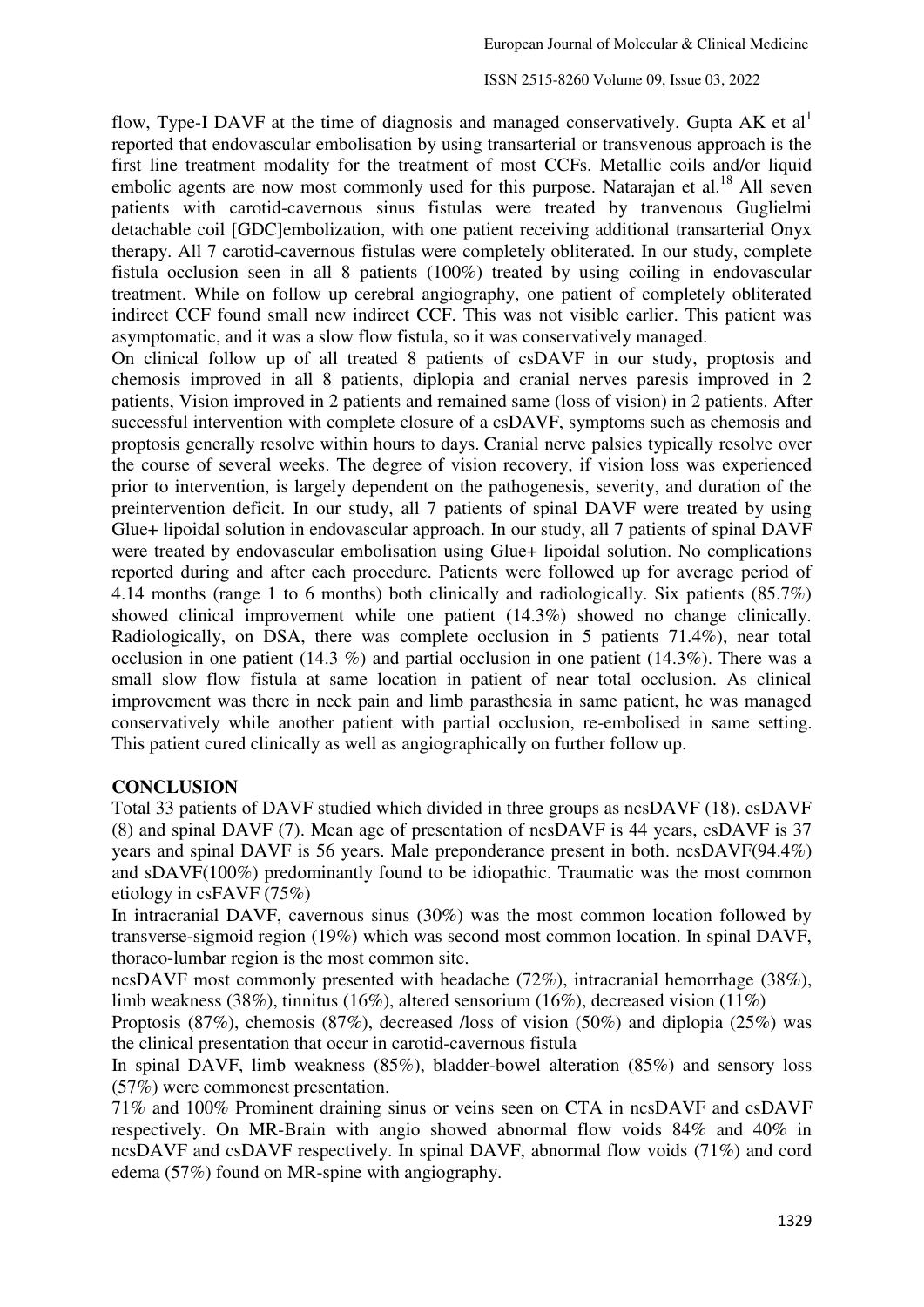DSA findings in csDAVF, unilateral7 (87%), single 5(62%) arterial feeders were most common. These feeders mostly arise from ICA in 6(75%) cases. Venous drainage occurred in both intracranially and extracranially in 5(62.5%) cases.

DSA findings in ncsDAVF, unilateral arterial feeders seen in 13(72.2%) cases; Number of arterial feeders found to be single in 6(33%) cases, double feeders in 5(27%) cases and rest 7(40%) cases had multiple (>2) feeders. Arterial feeders most commonly arising from ECA in all 18 (100%) cases. Venous drainage most commonly seen in superficial venous system 18(100%).

DSA findings in spinal DAVF, all 7(100%) had unilateral arterial feeders. 5(71%) had single feeder. These feeders most commonly arising from lumbar artery in 3(43%) cases, intercostals artery in 2 (29%) cases. Venous drainage found to be single draining vein in 4 (57%) cases.

In ncsDAVF, out of 15 cases, 12 cases treated with endovascular embolisation, 1 case treated with surgical intervention and 2 cases managed conservatively. In csDAVF (8) and sDAVF(7), all cases treated by endovascular coiling and glue embolisation respectively.

In ncsDAVF, 12 cases endovascularly, 11 by Onyx and 1 by Onyx +coiling.

On clinical follow up, all 11 patients who received Onyx embolisation treatment were symptomatically better (100%). On angiographic follow up of 11 Onyx treated patients, 10 patients were achieved complete cure (90.9%) in a single session (9.09%).

Out of 11 Onyx treated patients, complications like intracranial hemorrhage (1) and cerebral edema (1) occurred in 2 (18%) patients and death occurred in one patient of ncsDAVF who treated with Onyx + coiling and had post-procedure increase in previous intracranial hemorrhage. In ncsDAVF, out of 15 treated patients, 2 patients (13.3%) of Type-I DAVF who managed conservatively showed spontaneous closure of intracranial DAVF on follow up.

In csDAVF, on follow up cerebral angiography, complete fistula occlusion seen in all 8 patients (100%) treated by using coiling in endovascular treatment.

In spinal DAVF, all 7 patients of spinal DAVF were treated by endovascular embolisation using Glue+ lipoidal solution. No complications reported during and after each procedure. On follow up angiography, complete occlusion seen in 5 patients (71.4%).

### **BIBLOGRAPHY**

- 1. AK Gupta, AL Periakaruppan. Intracranial dural arteriovenous fistulas. A Review. Indian Journal of Radiology and Imaging 2009;191:43-48.
- 2. Krings T, Geibprasert S. Spinal dural arteriovenous fistulas. AJNR Am J Neuroradiol. 2009 Apr;30(4):639-48.
- 3. Krings T, Thron AK, Geibprasert S, Agid R, Hans FJ, Lasjaunias PL, et al. Endovascular management of spinal vascular malformations. Neurosurg Rev. 2010;33:1–9.
- 4. Gandhi D, Chen J, Pearl M, Huang J, Gemmete JJ, Kathuria S. Intracranial dural arteriovenous fistulas: classification, imaging findings, and treatment. AJNR Am J Neuroradiol. 2012 Jun;33(6):1007-13.
- 5. Miller NR. Diagnosis and management of dural carotid-cavernous sinus fistulas. Neurosurg Focus. 2007;23:E13.
- 6. Stanton DC, Kempers KG, Hendler BH, Cutilli BJ, Hurst RW. Posttraumatic carotidcavernous sinus fistula. J Craniomaxillofac Trauma. 1999;5:39–44.
- 7. Mendicino ME, Simon DJ, Newman NJ. The ophthalmology of intracranial vascular abnormalities. Am J Ophthalmol.
- 8. Cognard C, Gobin YP, Pierot L et-al. Cerebral dural arteriovenous fistulas: clinical and angiographic correlation with a revised classification of venous drainage. Radiology. 1995; 194(3):671-80.